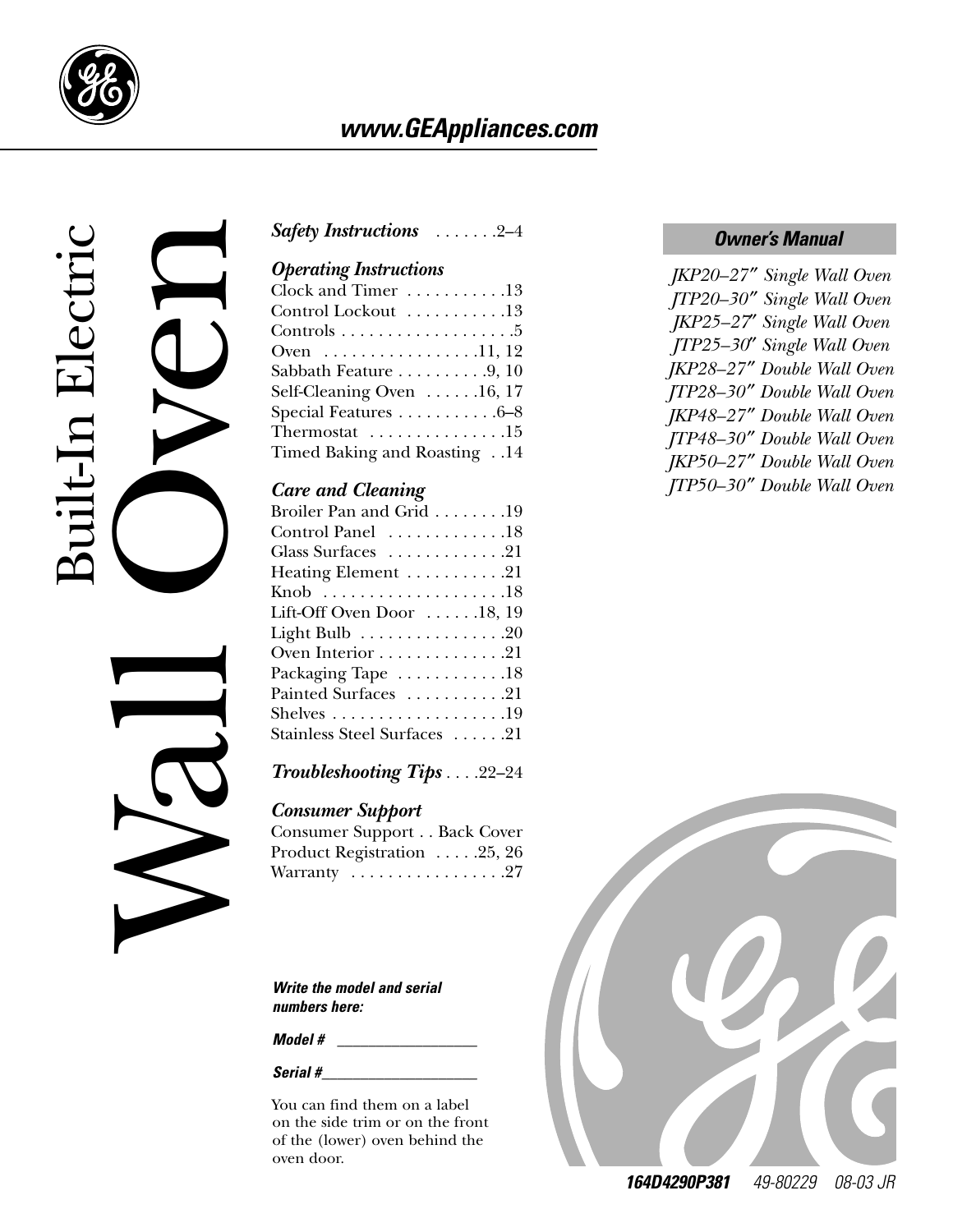*Operating Instructions*

**Operating Instructions** 

## <span id="page-1-0"></span>*IMPORTANT SAFETY INFORMATION. READ ALL INSTRUCTIONS BEFORE USING.*

## *WARNING!*

*For your safety, the information in this manual must be followed to minimize the risk of fire or explosion, electric shock, or to prevent property damage, personal injury, or loss of life.*



## *IMPORTANT SAFETY NOTICE*

*The California Safe Drinking Water and Toxic Enforcement Act requires the Governor of California to publish a list of substances known to the state to cause cancer, birth defects or other reproductive harm, and requires businesses to warn customers of potential exposure to such substances.*

*The fiberglass insulation in self-clean ovens gives off a very small amount of carbon monoxide during the cleaning cycle. Exposure can be minimized by venting with an open window or using a ventilation fan or hood.*



## *SAFETY PRECAUTIONS*

*When using electrical appliances, basic safety precautions should be followed, including the following:*

- Use this appliance only for its intended purpose as described in this Owner's Manual.
- Be sure your appliance is properly installed and grounded by a qualified technician in accordance with the provided installation instructions.
- Do not attempt to repair or replace any part of your oven unless it is specifically recommended in this manual. All other servicing should be referred to a qualified technician.
- Have the installer show you the location of the circuit breaker or fuse. Mark it for easy reference.
- Before performing any service, disconnect the oven power supply at the household distribution panel by removing the fuse or switching off the circuit breaker.
- Do not leave children alone—children should not be left alone or unattended in an area where an appliance is in use. They should never be allowed to sit or stand on any part of the appliance.
- Do not allow anyone to climb, stand or hang on the door. They could damage the oven, or cause severe personal injury.
- Be sure the oven is securely installed in a cabinet that is firmly attached to the house structure. Never allow anyone to climb, sit, stand or hang on the oven door.
- Never leave the oven door open when you are not watching the oven.
- Always keep combustible wall coverings, curtains or drapes a safe distance from your oven.
- Always keep dish towels, dish cloths, pot holders and other linens a safe distance from your oven.
- Always keep wooden and plastic utensils and canned food a safe distance away from your oven.
- Teach children not to play with the controls or any other part of the oven.
- Large scratches or impacts to glass doors can lead to broken or shattered glass.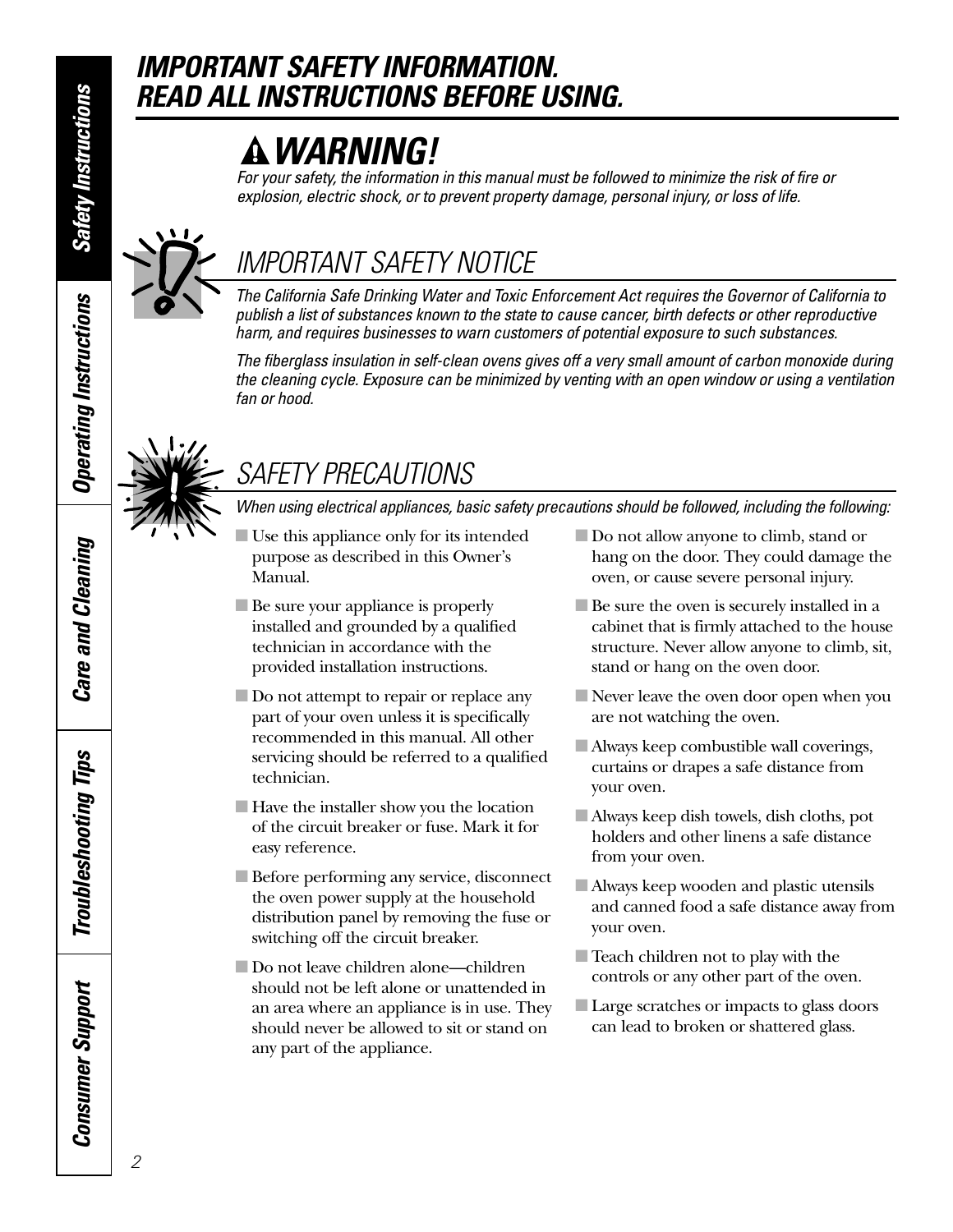

## *WARNING! SAFETY PRECAUTIONS*

■ Do not store flammable materials in an oven.

- **EXUTION:** Items of interest to children should not be stored in cabinets above an oven; children climbing on the oven to reach items could be seriously injured.
- Never wear loose-fitting or hanging garments while using the appliance. Be careful when reaching for items stored in cabinets over the oven. Flammable material could be ignited if brought in contact with hot surfaces or heating elements and may cause severe burns.
- Use only dry pot holders—moist or damp pot holders on hot surfaces may result in burns from steam. Do not let pot holders touch hot heating elements. Do not use a towel or other bulky cloth.
- For your safety, never use your appliance for warming or heating the room.
- Do not let cooking grease or other flammable materials accumulate in or near the oven.
- Do not use water on grease fires. Never pick up a flaming pan. Turn the controls off.
	- Flame in the oven can be smothered completely by closing the oven door and turning the oven off or by using a multipurpose dry chemical or foam-type fire extinguisher.
- Never leave jars or cans of fat drippings in or near your oven.
- Do not store or use combustible materials, gasoline or other flammable vapors and liquids in the vicinity of this or any other appliance.
- Stand away from the oven when opening the oven door. Hot air or steam which escapes can cause burns to hands, face and/or eyes.
- Do not heat unopened food containers. Pressure could build up and the container could burst, causing an injury.
- Keep the oven vent unobstructed.
- Keep the oven free from grease buildup.
- Place the oven shelf in the desired position while the oven is cool. If shelves must be handled when hot, do not let pot holder contact the heating elements.
- When using cooking or roasting bags in the oven, follow the manufacturer's directions.
- Do not touch the heating elements or the interior surface of the oven. These surfaces may be hot enough to burn even though they are dark in color. During and after use, do not touch, or let clothing or other flammable materials contact any interior area of the oven; allow sufficient time for cooling first.

Potentially hot surfaces include oven vent openings, surfaces near the openings, crevices around the oven door, the edges of the window and metal trim parts above the door.

**REMEMBER:** The inside surface of the oven may be hot when the door is opened.

*Consumer Support*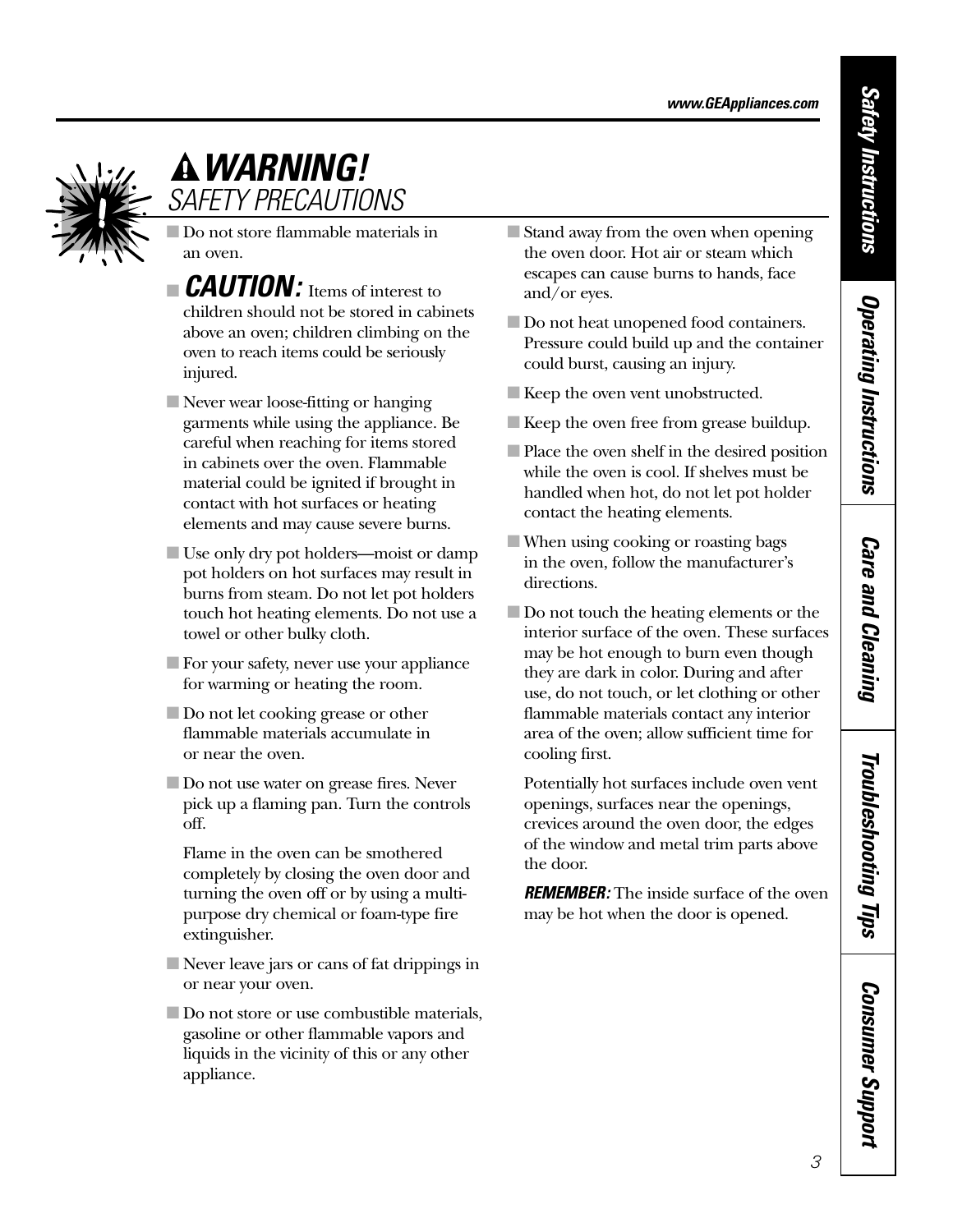## *IMPORTANT SAFETY INFORMATION. READ ALL INSTRUCTIONS BEFORE USING.*



## *WARNING! SAFETY PRECAUTIONS*

- Pulling out the shelf to the stop-lock is a convenience in lifting heavy foods. It is also a precaution against burns from touching hot surfaces of the door or oven walls.
- Do not use the oven to dry newspapers. If overheated, they can catch on fire.
- Do not use the oven for a storage area. Items stored in an oven can ignite.
- Do not leave paper products, cooking utensils or food in the oven when not in use.
- After broiling, always take the broiler pan out of the oven and clean it. Leftover grease in the broiler pan can catch fire next time you use the pan.
- Clean only parts listed in this Owner's Manual.
- Do not use aluminum foil to line oven bottoms, except as suggested in this manual. Improper installation of aluminum foil may result in a risk of electric shock or fire.



## *COOK MEAT AND POULTRY THOROUGHLY…*

*Cook meat and poultry thoroughly—meat to at least an INTERNAL temperature of 160°F and poultry to at least an INTERNAL temperature of 180°F. Cooking to these temperatures usually protects against foodborne illness.*

## *SELF-CLEANING OVEN*

- Do not clean the door gasket. The door gasket is essential for a good seal. Care should be taken not to rub, damage or move the gasket.
- Do not use oven cleaners. No commercial oven cleaner or oven liner protective coating of any kind should be used in or around any part of the oven. Residue from oven cleaners will damage the inside of the oven when the self-clean cycle is used.
- Before self-cleaning the oven, remove the broiler pan, grid and other cookware.
- Be sure to wipe up excess spillage before starting the self-cleaning operation.
- If the self-cleaning mode malfunctions, turn the oven off and disconnect the power supply. Have it serviced by a qualified technician.



## *READ AND FOLLOW THIS SAFETY INFORMATION CAREFULLY. SAVE THESE INSTRUCTIONS*

*Operating Instructions*

**Operating Instructions** 

*Care and Cleaning*

**Care and Cleaning** 

*Troubleshooting Tips*

**Troubleshooting Tips** 

*Consumer Support*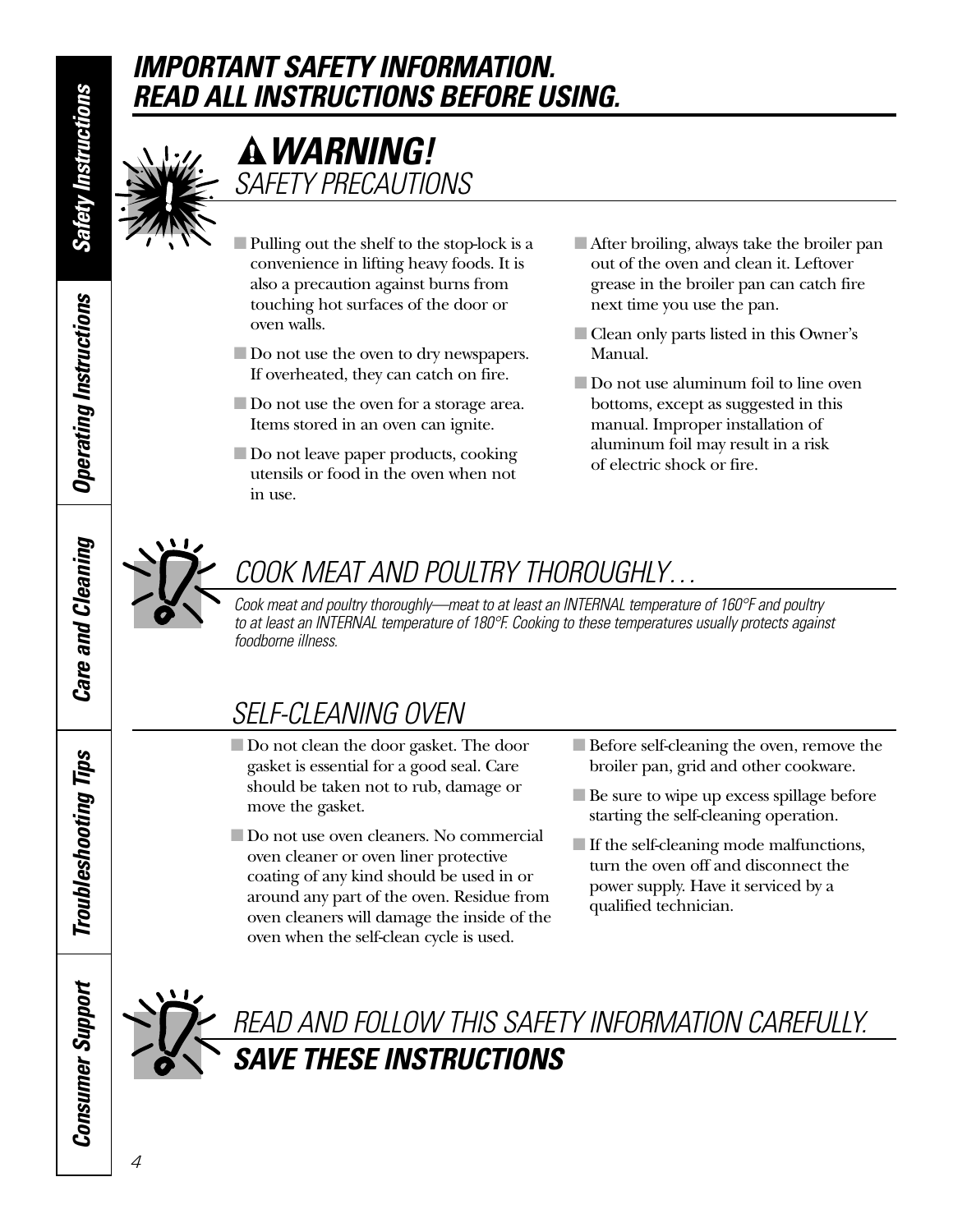## <span id="page-4-0"></span>*Using the oven controls. www.GEAppliances.com*

*Throughout this manual, features and appearance may vary from your model.*



*Double oven control shown*



## *Oven Control, Clock and Timer Features and Settings*

*BAKE Pad* Press this pad to select the bake function. *BROIL HI/LO Pad*

Press this pad to select the broil function.

*SELF CLEAN STD/LOW Pad* Press this pad to select the self-cleaning function. See the *Using the self-cleaning oven* section.

### *START Pad*  $\overline{4}$

Must be pressed to start any cooking or cleaning function.

*Display* 5.

Shows the time of day, oven temperature, whether the oven is in the bake, broil or selfcleaning mode and the times set for the timer or automatic oven operations.

*If "F —and a number or letter" flash in the display and the oven control signals, this indicates a function error code. Press the CLEAR/OFF pad. Allow the oven to cool for one hour. Put the oven back into operation. If*

*the function error code repeats, disconnect the power to the oven and call for service.*

*If your oven was set for a timed oven operation and a power outage occurred, the clock and all programmed functions must be reset.* 

*The time of day will flash in the display when there has been a power outage.*

*OVEN LIGHT ON/OFF Pad*  $6<sup>6</sup>$ Press this pad to turn the oven light on or off.

### *DELAY START Pad*



Use along with *COOKING TIME* or *SELF CLEAN* pads to set the oven to start and stop automatically at a time you set.



Press this pad and then press the *HOUR* and *MIN +* and *–* pads to set the amount of time you want your food to cook. The oven will shut off automatically when the cooking time has run out unless the Cook and Hold feature was set.



 $\omega$ 

*CLEAR/OFF Pad*

Press this pad to cancel *ALL* oven operations except the clock and timer.

*TEMP + and – Pads* Press these pads to set the cooking temperature you want to use.

*CLOCK Pad*

Press this pad before setting the clock.

*HOUR and MIN + and – Pads* Press these pads to set times up to 9 hours and 59 minutes—for example, the time of day on the clock, the timer, the starting and length of cooking time for timed bake and the starting and length of cleaning time for self-clean.

### *KITCHEN TIMER ON/OFF Pad* Press this pad to select the timer feature.



## *Lower Oven Control Settings on models with a knob*

*OVEN Knob*  Turn this knob to the temperature setting you want.



*The OVEN CYCLE light glows until the oven reaches your selected temperature, then goes off and on with the oven element(s) during cooking.*

**Operating Instructions** *Operating Instructions*

**Care and Cleaning** *Care and Cleaning*

Troubleshooting Tips *Troubleshooting Tips*

> **Consumer Support** *Consumer Support*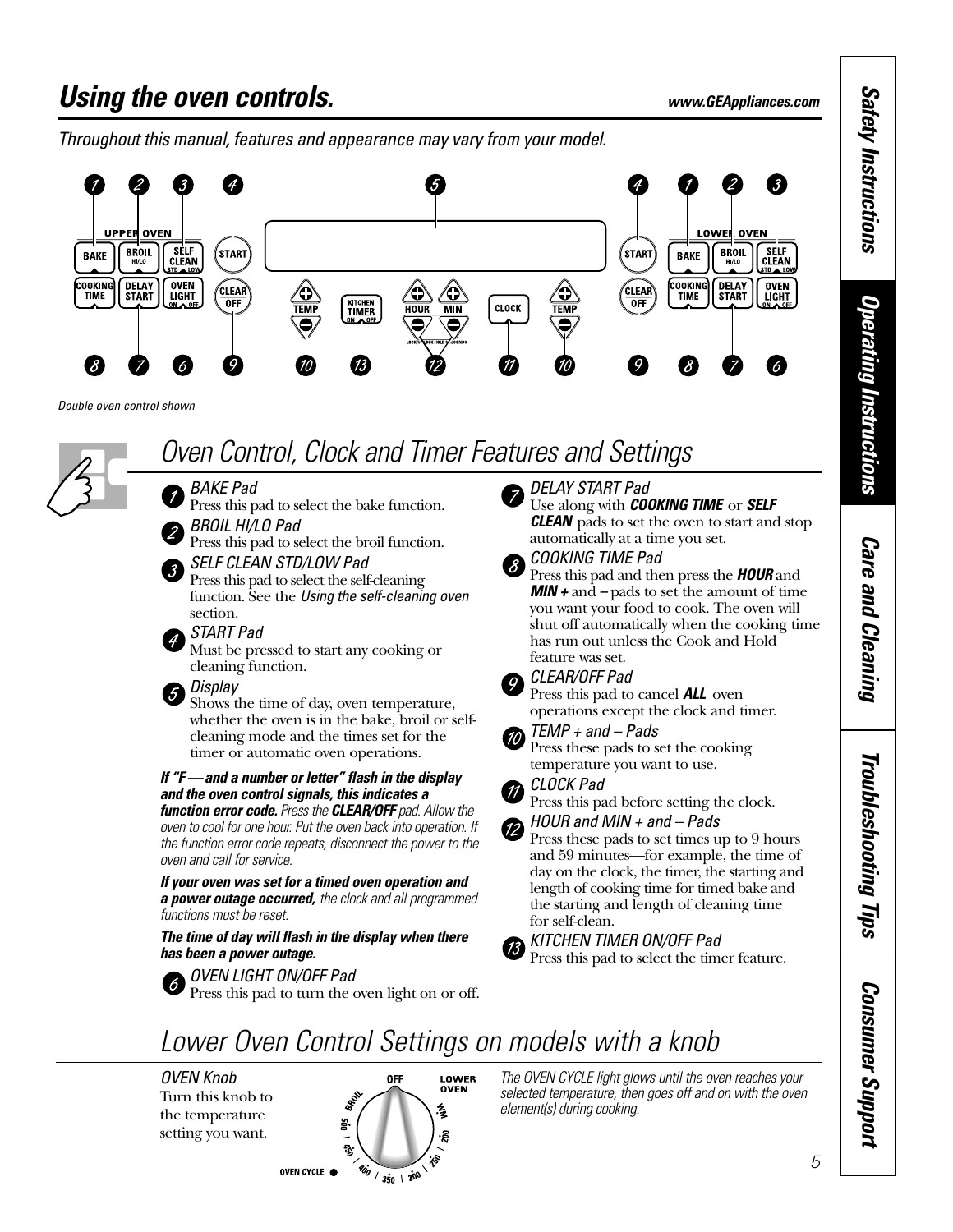## <span id="page-5-0"></span>*Special features of your oven control.*

*Your new touch pad control has additional features that you may choose to use. The following are the features and how you may activate them.* 

*The special feature modes can only be activated while the display is showing the time of day. They remain in the control's memory until the steps are repeated.* 

*When the display shows your choice, press the START pad. The special features will remain in memory after a power failure, except for the Sabbath feature, which will have to be reset.*



### *12-Hour Shut-Off*

*With this feature, should you forget and leave the oven on, the control will automatically turn off the oven after 12 hours during baking functions or after 3 hours during a broil function.*

If you wish to turn *OFF* this feature, follow the steps below.

- $\vert$  1
- Press the *upper* oven *BAKE* and *BROIL HI/LO* pads at the same time for 3 seconds until the display shows *SF.*
- Press the *DELAY START* pad until  $|2|$ *no shdn* (no shut-off) appears in the display.

Press the *START* pad to lock in the  $|.3|$ *no shdn* (no shut-off) feature and leave the control set in this special features mode.

### *NOTE:*

- *On models with touch pad controls for both ovens, this activates this special feature for both ovens.*
- *On models with oven knob(s), this feature is not available for the lower oven.*



Press the *upper* oven *BAKE* and *BROIL HI/LO* pads at the same time for 3 seconds until the display shows *SF.*

*Your oven control is set to use the Fahrenheit temperature selections but you may change this*

*to use the Celsius selections.*



 $\vert$  1



Press the *BROIL HI/LO* and *COOKING*

*Fahrenheit or Celsius Temperature Selection*



*TIME* pads at the same time. The display will show *F* (Fahrenheit).

Press the *BROIL HI/LO* and *COOKING*  $\overline{3}$ *TIME* pads again at the same time. The display will show *C* (Celsius).

Press the *START* pad.  $\overline{4}$ 

### *NOTE:*

- *On models with touch pad controls for both ovens, the new setting will be displayed for both ovens.*
- *On models with oven knob(s), this feature is not available for the lower oven.*

*Operating Instructions*

**Operating Instructions** 

*Care and Cleaning*

**Care and Cleaning** 

*Troubleshooting Tips*

**Troubleshooting Tips** 

*Consumer Support*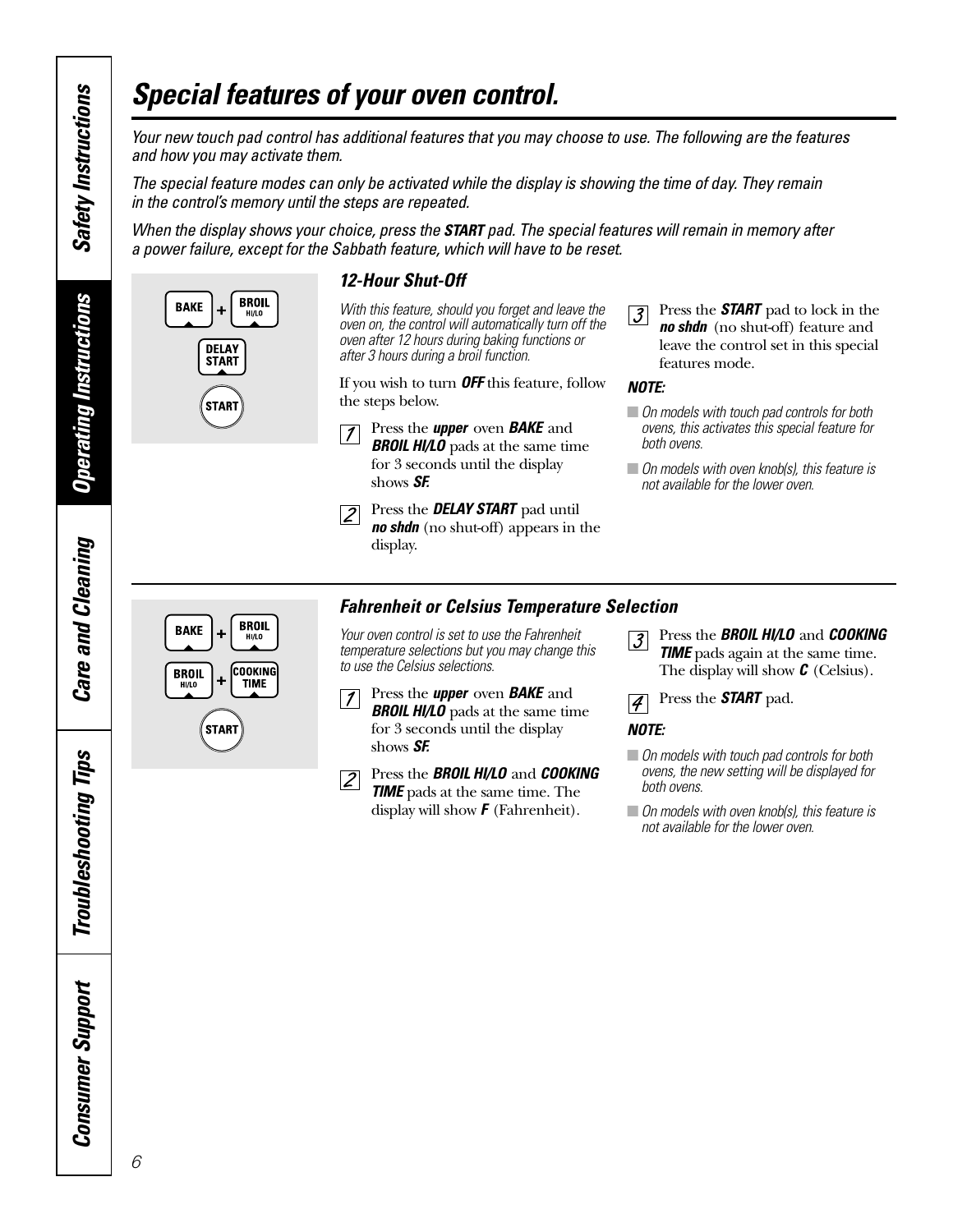## **BROIL BAKE** H/LO **KITCHEN**<br>TIMER **START**

### *Tones at the End of a Timed Cycle*

*At the end of a timed cycle, 3 short beeps will sound followed by one beep every 6 seconds until the CLEAR/OFF pad is pressed. This continuous 6-second beep may be canceled.*

To cancel the 6-second beep:

- Press the *upper* oven *BAKE* and  $|1|$ *BROIL HI/LO* pads at the same time for 3 seconds until the display shows *SF.*
- Press the *KITCHEN TIMER ON/OFF*  $\sqrt{2}$ pad. The display shows *CON BEEP* (continuous beep). Press the *KITCHEN TIMER ON/OFF* pad again. The display shows *BEEP.* (This cancels the one beep every 6 seconds.)

Press the *START* pad.  $\overline{3}$ 

### *NOTE:*

- *On models with touch pad controls for both ovens, this cancels the end of cycle tone for both ovens.*
- *On models with oven knob(s), this feature is not available for the lower oven.*



### *12-Hour, 24-Hour or Clock Black-Out*

*Your control is set to use a 12-hour clock.*

If you would prefer to have a 24-hour military time clock or black out the clock display, follow the steps below.

- Press the *upper* oven *BAKE* and  $|1|$ *BROIL HI/LO* pads at the same time for 3 seconds, until the display shows *SF.*
- Press the *CLOCK* pad once. The  $\sqrt{2}$ display will show *12 hr.* If this is the choice you want, press the *START* pad.

Press the *CLOCK* pad again to change to the 24-hour military time clock. The display will show *24 hr.* If this is the choice you want, press the *START* pad.

Press the *CLOCK* pad again to black out the clock display. The display will show *OFF.* If this is the choice you want, press the *START* pad.

*NOTE: If the clock is in the black-out mode, you will not be able to use the Delay Start function.*

*Care and Cleaning*

**Care and Cleaning** 

*Safety Instructions*

**Safety Instructions** 

*Operating Instructions*

**Operating Instructions** 

Troubleshooting Tips *Troubleshooting Tips*

*Consumer Support* **Consumer Support**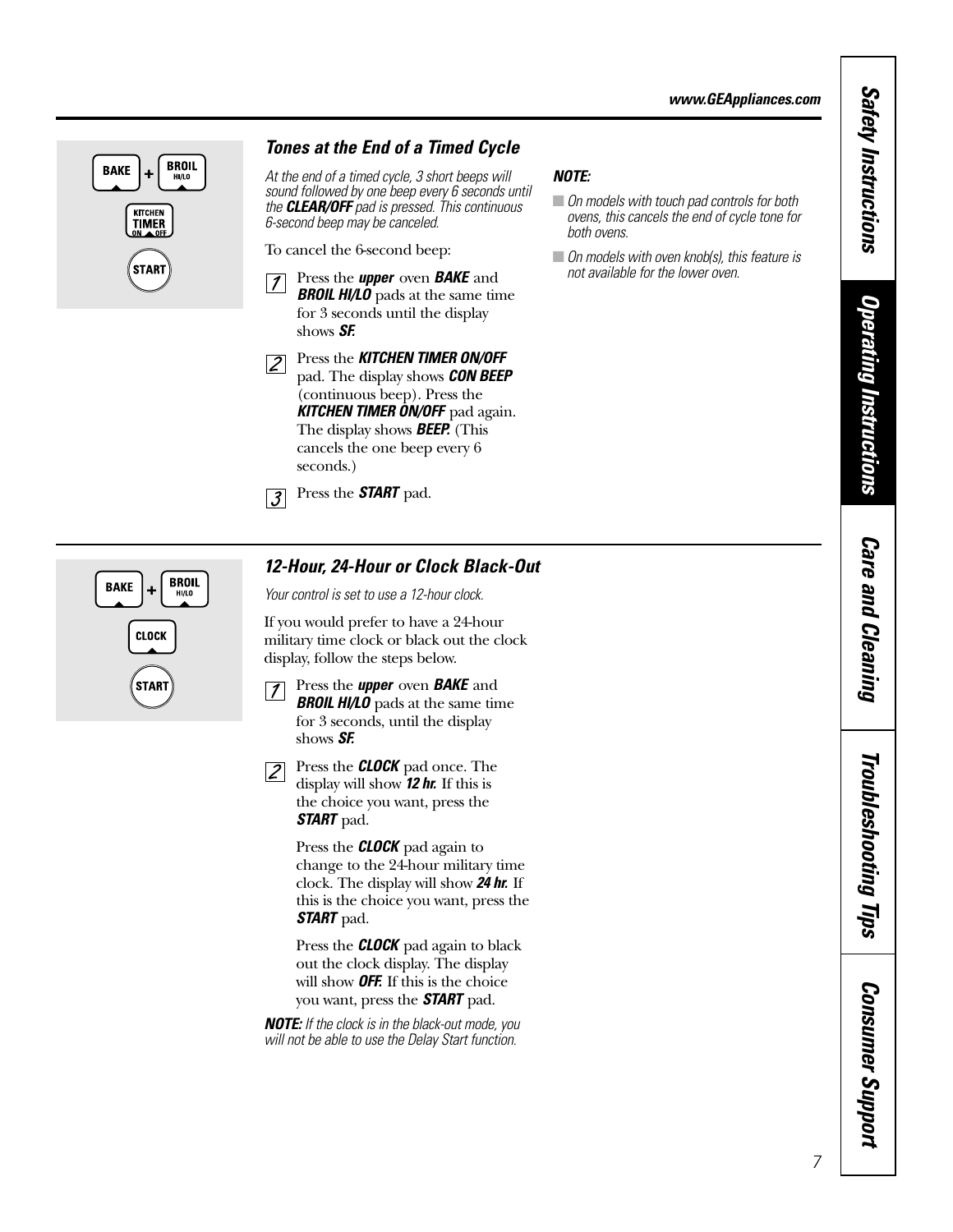## *Special features of your oven control.*



*Cook and Hold*

*Your new control has a cook and hold feature that keeps cooked foods warm for up to 3 hours after Timed Baking or Roasting is finished.* 

*NOTE: This feature can only be programmed to work with Timed Baking or Roasting. (See the Using the timed baking and roasting features section.) After Timed Baking or Roasting has automatically stopped, the programmed Cook and Hold will automatically start.*

To activate this feature for use after Timed Baking or Roasting, follow the steps below.

Both touch pad ovens follow the  $\sqrt{ }$ same step 1. First press the *upper* oven *BAKE* and *BROIL HI/LO* pads at the same time for 3 seconds until the display shows *SF.* Then proceed with steps 2 through 3, using the pads for the upper or lower oven.

Press the *COOKING TIME* pad. The  $\sqrt{2}$ display will show *Hld OFF.*

> Press the *COOKING TIME* pad again to activate the feature. The display will show *Hld ON.*

Press the *START* pad to activate the  $|\mathcal{J}|$ cook and hold feature and leave the control set in this special features mode.

*NOTE: On models with oven knob(s), this feature is not available for the lower oven.*

# $BROL$ H/LO **BAKE** STAR

### *Changing the Speed of the + or – Pads*

*As you use the + or – pads when setting a time or temperature, you may notice the display changes slowly. This special feature allows you to change the speed. To set the speed you prefer, follow the steps below.*

Press the *upper* oven *BAKE* and  $|1|$ *BROIL HI/LO* pads at the same time for 3 seconds, until the display

and 5.

- shows *SF.* Press any *+* pad. The display will  $|2|$ show you a set speed between 1
- Press any *+* pad to increase the  $|\mathcal{J}|$ speed up to the number 5.

Press any *–* pad to decrease the speed down to the number 1.

Press **START** to activate the setting  $|4|$ and leave the control set in this special features mode.

*Safety Instructions*

**Safety Instructions** 

8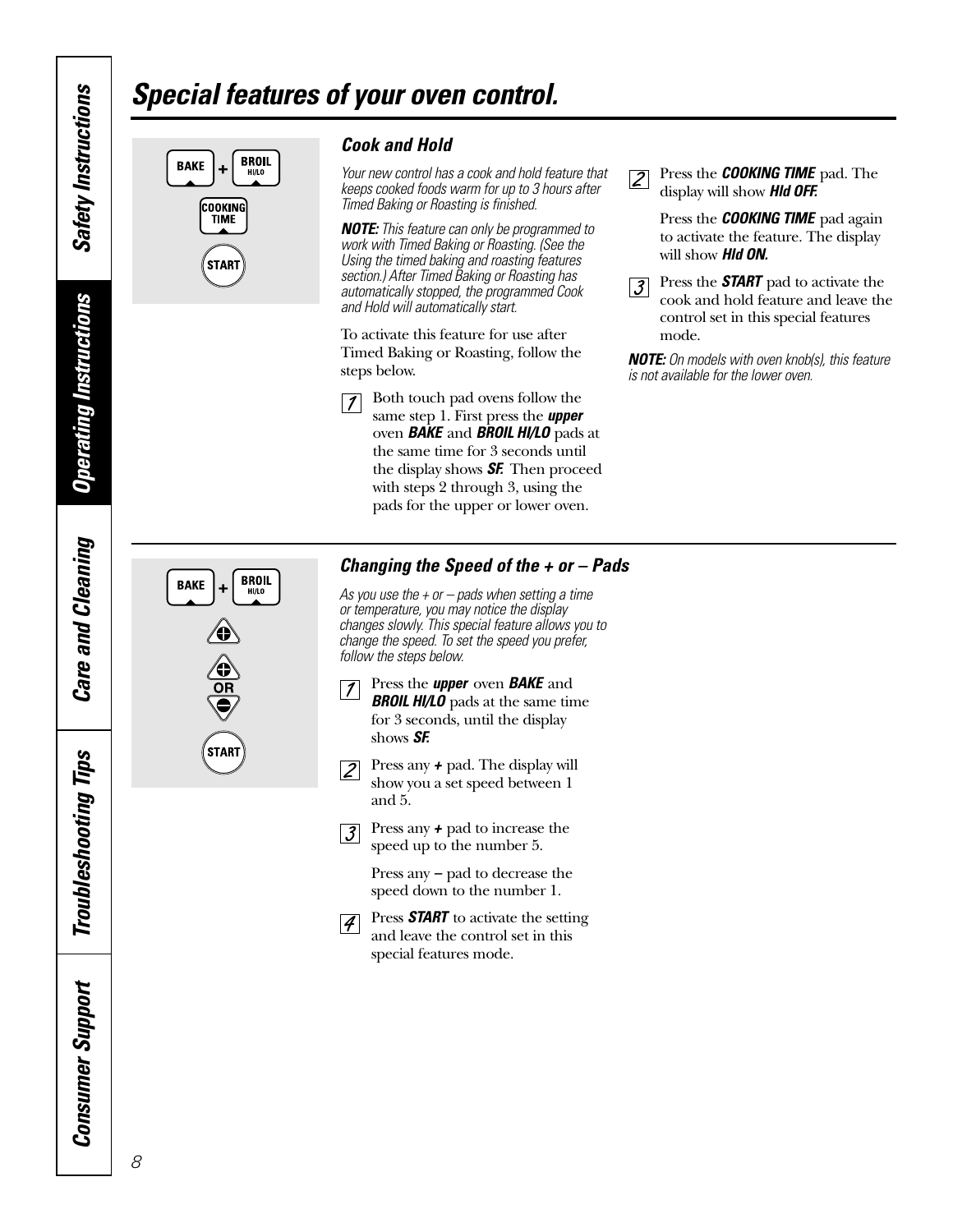## <span id="page-8-0"></span>*Using the Sabbath Feature.*

*(Designed for use on the Jewish Sabbath and Holidays.) www.GEAppliances.com*

*The Sabbath feature can be used for baking/roasting only. It cannot be used for broiling, self-cleaning or Delay Start cooking.* 

*NOTE: The oven light comes on automatically (on some models) when the door is opened and goes off when the door is closed. The bulb may be removed. See the Oven Light Replacement section. On models with a light switch on the control panel, the oven light may be turned on and left on.*



*When the display shows* ⊃ *the oven is set in Sabbath. When the display shows* ⊃ *the oven is* ⊃ *baking/roasting.*

- Press the *BAKE* pad. No signal will  $|\mathcal{A}|$ be given.
- The preset starting temperature will 5 automatically be set to 350°. Tap the *TEMP +* or *–* pads to increase or decrease the temperature in 5° increments. (The *TEMP +* or *–* pad should be tapped for each temperature change; pressing and holding these pads will not allow

*BAKE* pad and tap the *TEMP +* or *–* pads to increase or decrease the temperature in 5° increments. (The *TEMP +* or *–* pad should be tapped for each temperature change; pressing and holding these pads will not allow accurate temperature setting.) Press the *START* pad.

*NOTE:* The *CLEAR/OFF* and *COOKING TIME*  pads are active during the Sabbath feature.

### *How to Set Sabbath Feature for Timed Baking/Roasting – Immediate Start and Automatic Stop*

*NOTE: To understand how the oven control works, practice using regular (non-Sabbath) Immediate Start and Automatic Stop before entering the Sabbath mode.*

*Make sure the clock shows the correct time of day.*

- Press and hold *both* the *BAKE* and *BROIL*  $\vert \mathcal{I} \vert$ *HI/LO* pads, *at the same time*, until the display shows *SF.*
- Tap the *DELAY START* pad until *SAb bAtH*  $|2|$ appears in the display.
- Press the *START* pad and ⊃ will appear  $\vert \mathcal{J} \vert$ in the display.
- Press the *COOKING TIME* pad.  $\overline{\mathcal{A}}$
- Press the *HOUR* and *MIN +* or *–* pads to  $5\overline{)}$ set the desired length of cooking time between 1 minute and 9 hours and 59 minutes. The cooking time that you entered will be displayed.

Press the *START* pad.  $\overline{6}$ 

Press the *BAKE* pad. No signal will be given.

The preset starting temperature will  $|\mathcal{S}|$ automatically be set to 350°. Tap the *TEMP +* or *–* pads to increase or decrease the temperature in 5° increments. (The *TEMP +* or *–* pad should be tapped for each temperature change; pressing and holding these pads will not allow accurate temperature setting.) The temperature can be set between 170° and 550°. No signal or temperature will be given.

### Press the *START* pad.  $\overline{|g|}$

After a random delay period of 10 approximately 30 seconds to 1 minute, ⊃ will appear in the display indicating ⊃ that the oven is baking/roasting. If  $\supset \subset$  does not appear in the display, start again at step 7.

To adjust the oven temperature, press the *BAKE* pad and tap the *TEMP +* or *–* pads to increase or decrease the temperature in 5° increments. (The *TEMP +* or *–* pad should be tapped for each temperature change; pressing and holding these pads will not allow accurate temperature setting.) Press the *START* pad.

When cooking is finished, the display will change from  $\supset \subset$  to  $\supset$  and **0:00** will appear, indicating that the oven has turned *OFF* but is still set in Sabbath. Remove the cooked food.

Troubleshooting Tips *Troubleshooting Tips*

*Care and Cleaning*

**Care and Cleaning** 

*Consumer Support Consumer Support* 



*When the display shows* ⊃ *the oven is set in Sabbath. When the display shows* ⊃ *the oven is* ⊃*baking/roasting.*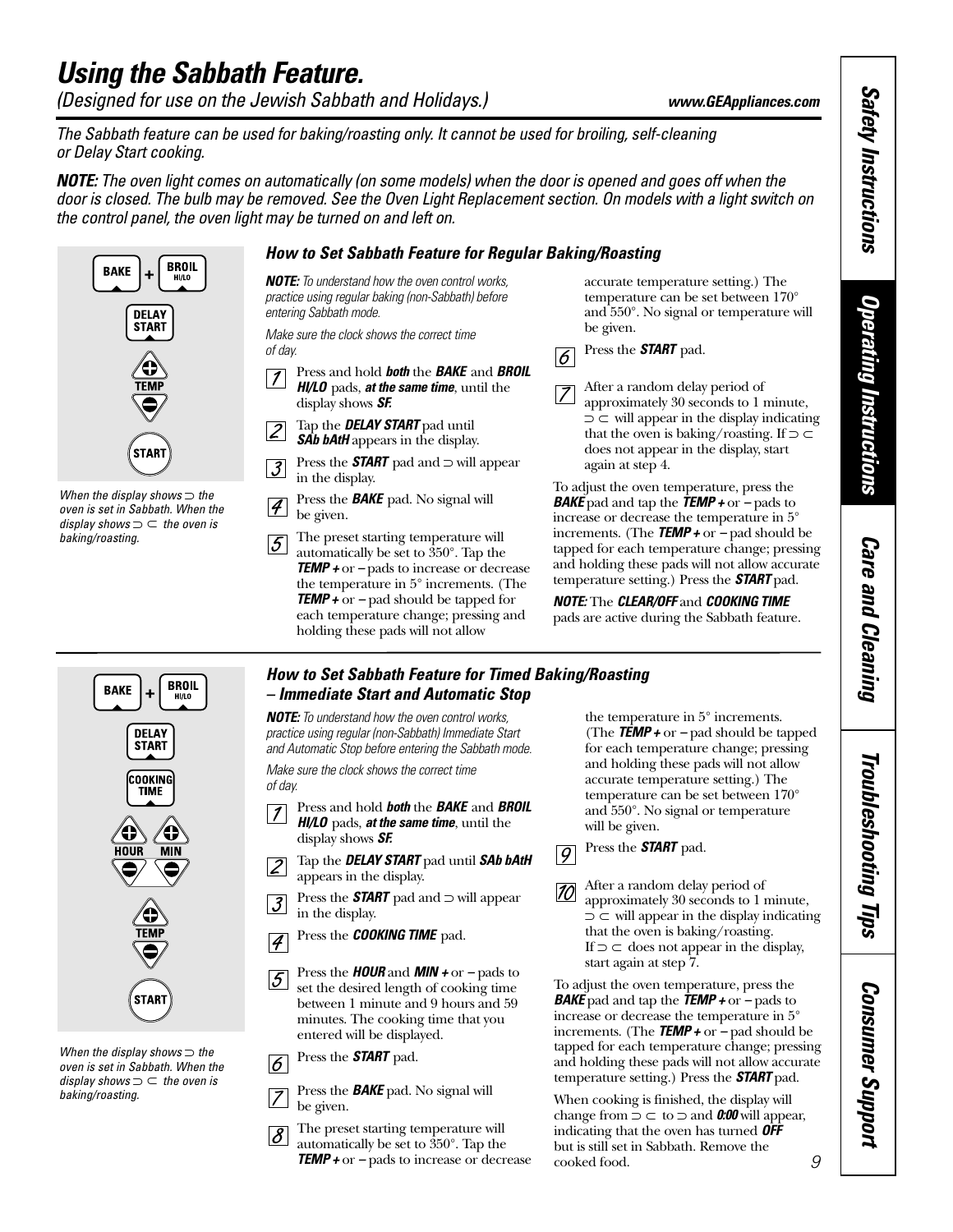## *Using the Sabbath feature.*



*How to Exit the Sabbath Feature*

- Press the *CLEAR/OFF* pad.  $\sqrt{ }$
- If the oven is cooking, wait  $\overline{2}$ for a random delay period of approximately 30 seconds to 1 minute, until only  $\supset$  is in the display.
- Press and hold *both* the *BAKE* and  $\sqrt{3}$ *BROIL HI/LO* pads, *at the same time*, until the display shows *SF.*
- Tap the *DELAY START* pad until  $\vert \mathcal{F} \vert$ *12 shdn* or *no shdn* appears in the display. *12 shdn* indicates that the oven will automatically turn off after 12 hours. *no shdn* indicates that the oven will not automatically turn off.

Press the *START* pad.  $\overline{5}$ 

*NOTE:* If a power outage occurred while the oven was in Sabbath mode, the oven will automatically turn off and the oven control must be reset.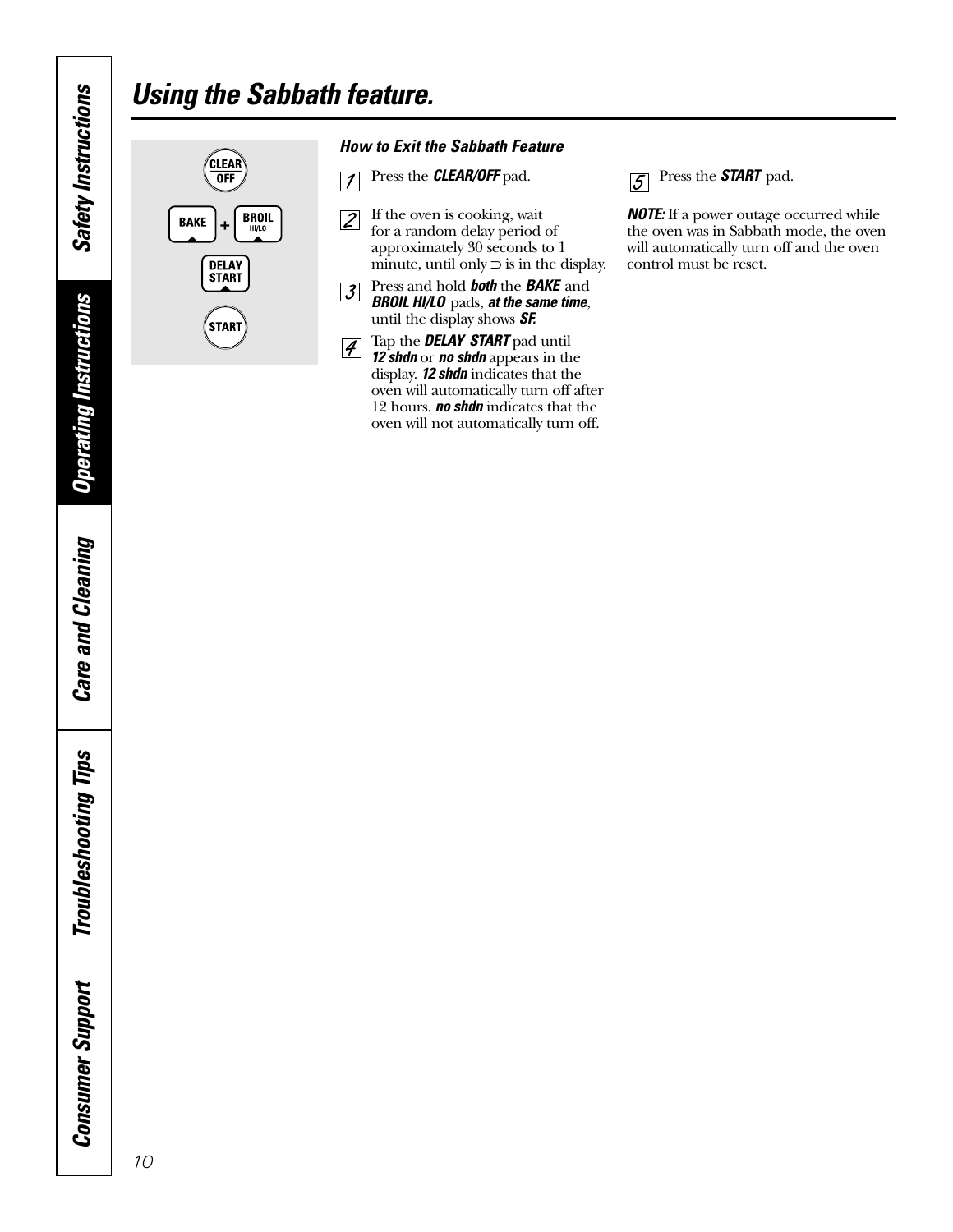## <span id="page-10-0"></span>*Using the oven. www.GEAppliances.com*

*To avoid possible burns, place the shelves in the desired position before you turn the oven on.*



### *Before you begin…*

The shelves have stop-locks, so that when placed correctly on the supports, they will stop before coming completely out, and will not tilt.

When placing and removing cookware, pull the shelf out to the bump on the shelf support.

*To remove a shelf,* pull it toward you, tilt the front end up and pull it out.

*To replace,* place the end of the shelf (stop-locks) on the support, tilt up the front and push the shelf in.

*NOTE: 30*″ *ovens (shown) have 6 shelf positions. 27*″*ovens have 4 shelf positions.*



### *How to Set the Oven for Baking or Roasting*

- Press the *BAKE* pad.  $\vert$  1
- Press the *TEMP +* or *–* pads to set  $\overline{Z}$ the desired temperature.
- Press the *START* pad.  $|\mathcal{J}|$
- Check food for doneness at  $\overline{4}$ minimum time on recipe. Cook longer if necessary.
- Press the *CLEAR/OFF* pad when  $\overline{5}$ cooking is complete.

*NOTE: On some models, the lower oven is controlled with a knob. To set the oven for baking, turn the knob to the desired setting or temperature. Turn the knob to OFF when baking is complete.* 

| <b>Type of Food</b>                                                        | <b>Oven Shelf Positions</b><br>77" | 30'                |
|----------------------------------------------------------------------------|------------------------------------|--------------------|
| Frozen pies<br>(on cookie sheet)                                           | R or C                             | $C_{0}$ or $D_{0}$ |
| Angel food cake                                                            | А                                  | R                  |
| Bundt or pound cakes                                                       | R                                  | R                  |
| Biscuits, muffins,<br>brownies, cookies,<br>cupcakes, layer<br>cakes, pies | R or C                             | $C_{0}$ or $D_{0}$ |
| Casseroles                                                                 | R or C                             | C or D             |

*NOTE: A cooling fan may automatically turn on and off to cool internal parts. This is normal, and the fan may continue to run even after the oven is turned off.*

### *Preheating and Pan Placement*

Preheat the oven if the recipe calls for it. To preheat, set the oven at the correct temperature. Preheating is necessary for good results when baking cakes, cookies, pastry and breads.

*For ovens without a preheat indicator light or tone, preheat 10 minutes.*

Baking results will be better if baking pans are centered in the oven as much as possible. Pans should not touch each other or the walls of the oven. If you need to use two shelves, stagger the pans so one is not directly above the other, and leave approximately 11⁄2″ between pans, from the front, back and sides of the wall.



*Cut slits in the foil just like the grid.*

### *Aluminum Foil*

You can use aluminum foil to line the broiler pan and broiler grid. However, you must mold the foil tightly to the grid and cut slits in it just like the grid.

*Aluminum foil may also be used to catch a spillover.*

Never entirely cover a shelf with aluminum foil. This will disturb the heat circulation and result in poor baking.

A smaller sheet of foil may be used to catch a spillover by placing it on a lower shelf several inches below the food.

**Safety Instructions** *Safety Instructions*

*Consumer Support*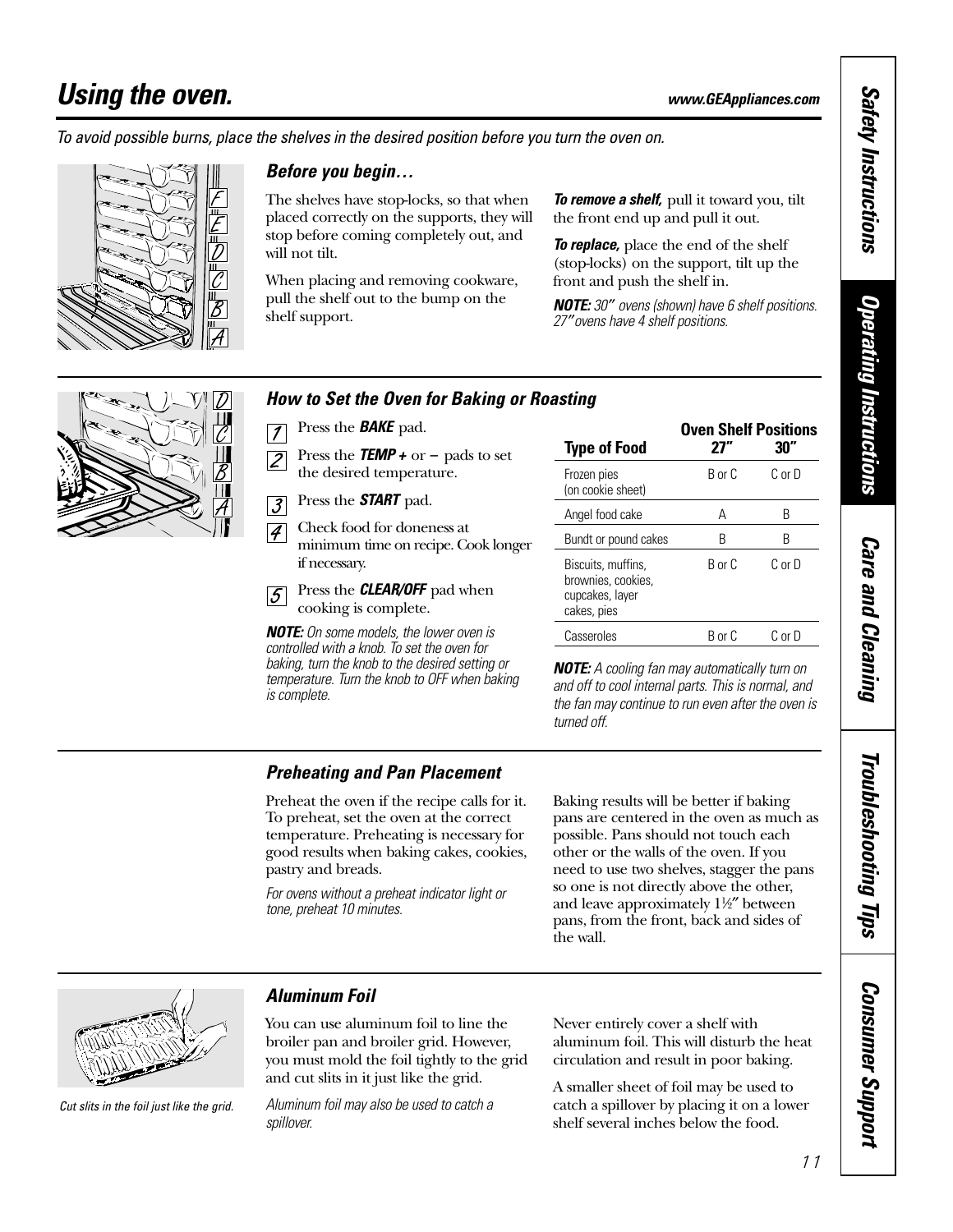## *Using the oven.*



*If your oven is connected to 208 volts, rare steaks may be broiled by preheating the broiler and positioning the oven shelf one position higher.*

### *Broiling Guide*

### *How to Set the Oven for Broiling*

*Leave the door open to the broil stop position. The door stays open by itself, yet the proper temperature is maintained in the oven.*

*NOTE: Food can be broiled with the door closed but it may not brown as well because the oven heating element will cycle on and off.*

Place the meat or fish on the broiler  $\sqrt{7}$ grid in the broiler pan.

Follow suggested shelf positions in  $\sqrt{2}$ the *Broiling Guide.*

The size, weight, thickness, starting temperature and your preference of doneness will affect broiling times. This

guide is based on meats at refrigerator temperature.

Press the *BROIL HI/LO* pad once for  $|\mathcal{J}|$ *HI Broil.* To change to *LO Broil,* press the

**BROIL HI/LO** pad again.

Press the *START* pad.  $\vert \mathcal{A} \vert$ 

When broiling is finished, press the  $\overline{5}$ *CLEAR/OFF* pad.

*NOTE: On some models, the lower oven is controlled with a knob. To set the oven for broiling, turn the knob to BROIL. Turn the knob to OFF*

| Food                                                            | Quantity and/<br>or Thickness                                   | 27"<br><b>Ovens Shelf</b><br><b>Position</b> | 27" Ovens<br><b>First Side</b><br>Time (min.) | 27" Ovens<br><b>Second Side</b><br>Time (min.) | 30" Ovens<br><b>Shelf</b><br><b>Position</b> | 30" Ovens<br><b>First Side</b><br>Time (min.) | 30" Ovens<br><b>Second Side</b><br>Time (min.) | <b>Comments</b>                                                                                                                                           |
|-----------------------------------------------------------------|-----------------------------------------------------------------|----------------------------------------------|-----------------------------------------------|------------------------------------------------|----------------------------------------------|-----------------------------------------------|------------------------------------------------|-----------------------------------------------------------------------------------------------------------------------------------------------------------|
| <b>Ground Beef</b><br>Well Done                                 | 1 lb. (4 patties)<br>1/2 to 3/4" thick                          | C                                            | 10                                            | $\overline{7}$                                 | Ε<br>E                                       | 10<br>10                                      | $\overline{7}$<br>9                            | Space evenly. Up<br>to 8 patties take<br>about the same<br>time.                                                                                          |
| <b>Beef Steaks</b><br>Rare t<br>Medium<br>Well Done             | 1" thick<br>1 to $1\frac{1}{2}$ lbs.                            | C<br>C<br>C                                  | 6<br>8<br>12                                  | 5<br>6<br>11                                   | Ε<br>E<br>E                                  | 8<br>10<br>12                                 | 6<br>8<br>10                                   | Steaks less than<br>1" thick cook<br>through before<br>browning.                                                                                          |
| Rare t<br>Medium<br>Well Done                                   | $1\frac{1}{2}$ thick<br>2 to 21/2 lbs.                          | C<br>$\mathbb C$<br>$\mathbb C$              | 10<br>15<br>25                                | $7 - 8$<br>$14 - 16$<br>$20 - 25$              | E<br>E<br>E                                  | 10<br>15<br>25                                | 8<br>$14 - 16$<br>$20 - 25$                    | Pan frying is<br>recommended.<br>Slash fat.                                                                                                               |
| <b>Chicken</b>                                                  | 1 whole<br>2 to 21/2 lbs.,<br>split lengthwise                  | A                                            | 35                                            | $10 - 15$                                      | $\mathcal{C}$                                | 25                                            | 10 <sup>°</sup>                                | Reduce time about<br>5 to 10 minutes<br>per side for cut-up<br>chicken. Brush<br>each side with<br>melted butter.<br>Broil skin-side-<br>down first.      |
| <b>Lobster Tails</b>                                            | $2 - 4$<br>6 to 8 oz. each                                      | B                                            | $13 - 16$                                     | Do not<br>turn over.                           | C                                            | $13 - 16$                                     | Do not<br>turn over.                           | Cut through back of<br>shell. Spread open.<br>Brush with melted<br>butter before<br>broiling and after<br>half of broiling<br>time.                       |
| <b>Fish Fillets</b>                                             | 1/4 to 1/2" thick                                               | C                                            | 5                                             | 5                                              | E                                            | 5                                             | 5                                              | Handle and turn<br>very carefully.<br>Brush with lemon<br>butter before and<br>during cooking, if<br>desired. Preheat<br>broiler to increase<br>browning. |
| <b>Ham Slices</b><br>(precooked)                                | 1" thick                                                        | B                                            | 8                                             | 8                                              | D                                            | 8                                             | 8                                              | Increase time 5 to<br>10 minutes per<br>side for 11/2" thick<br>or home-cured ham.                                                                        |
| <b>Pork Chops</b><br>Well Done                                  | 2 (1/2" thick)<br>2 (1" thick) about 1 lb.                      | C<br>B                                       | 10<br>13                                      | 10<br>13                                       | E<br>D                                       | 10<br>15                                      | 10<br>15                                       | Slash fat.                                                                                                                                                |
| <b>Lamb Chops</b><br>Medium<br>Well Done<br>Medium<br>Well Done | 2 (1" thick) about 10<br>to 12 oz.<br>2 (1½" thick) about 1 lb. | $\mathbb C$<br>C<br>$\mathbb C$<br>B         | 10<br>12<br>14<br>17                          | 9<br>10<br>12<br>$12 - 14$                     | E<br>E<br>E<br>E                             | 10<br>12<br>14<br>17                          | 9<br>10<br>12<br>$12 - 14$                     | Slash fat.                                                                                                                                                |

† *The U.S. Department of Agriculture says "Rare beef is popular, but you should know that cooking it to only 140°F means some food poisoning organisms may survive." (Source: Safe Food Book. Your Kitchen Guide. USDA Rev. June 1985.)*

*Operating Instructions*

**Operating Instructions** 

*Care and Cleaning*

**Care and Cleaning** 

*Troubleshooting Tips*

**Troubleshooting Tips** 

*Consumer Support*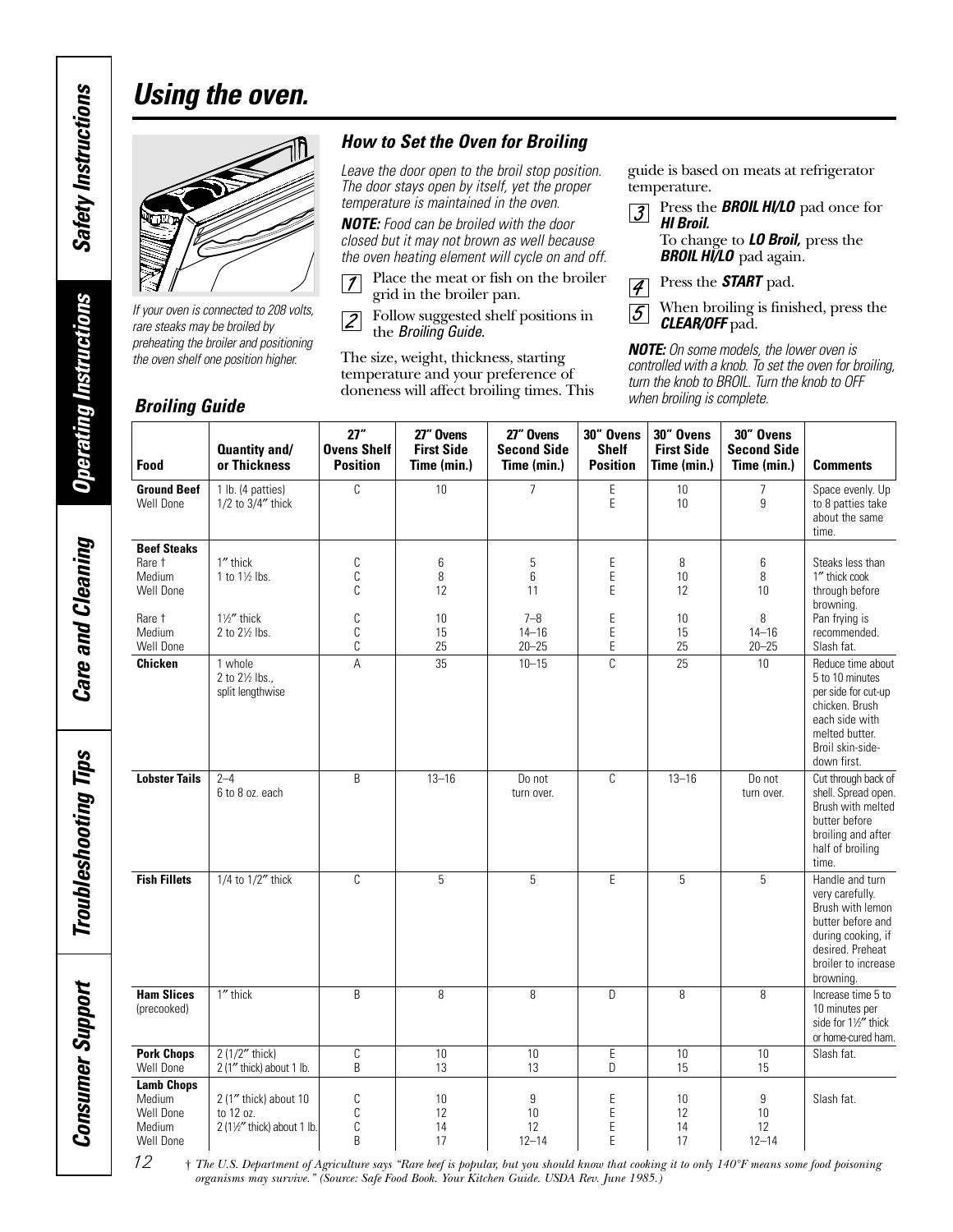## <span id="page-12-0"></span>*Using the clock and timer. www.GEAppliances.com*



*Make sure the clock is set to the correct time of day.*



*The timer is a minute timer only. The timer does not control oven operations. The maximum setting on the timer is 9 hours and 59 minutes.* 

### *To Set the Clock*

*To Set the Timer*

 $\vert$  1

 $|2|$ 

*ON/OFF* pad.

The clock must be set to the correct time of day for the automatic oven timing functions to work properly. The time of day cannot be changed during a timed baking or self-cleaning cycle.

Press the *KITCHEN TIMER* 

Press the *HOUR* and *MIN +* or *–* pads until the amount of time you want shows in the display. The maximum time you can enter in minutes is 59. Cooking times more than 59 minutes should be changed to hours and minutes. For example, enter 90 minutes as

 $\cdot$ 3

Press the *CLOCK* pad.

Press the *START* pad.

Press the *HOUR* and *MIN +* or *–* pads to set the time of day.

### Press the *START* pad.  $\overline{.3}$

*After pressing the START pad, SET disappears; this tells you the time is counting down, although the display does not change until one minute has passed. Seconds will not be shown in the display until the last minute is counting down.*

When the timer reaches *:00*, the  $|\mathcal{A}|$ control will beep 3 times followed by one beep every 6 seconds until the *KITCHEN TIMER ON/OFF* pad is pressed.

*The 6-second tone can be canceled by following the steps in the Special features of your oven control section under Tones at the End of a Timed Cycle.*

### *To Reset the Timer*

begin again.

1 hour, 30 minutes.

If you make a mistake, press *KITCHEN TIMER ON/OFF* and

If the display is still showing the time remaining, you may change it by pressing the *KITCHEN TIMER ON/OFF* pad, then press the *HOUR* and *MIN +* or *–* pads until the time you want appears in the display.

If the remaining time is not in the display (clock, delay start or cooking time are in the display), recall the remaining time by pressing the *KITCHEN TIMER ON/OFF* pad and then pressing the *HOUR* and *MIN +* or *–* pads to enter the new time you want.

### *To Cancel the Timer*

Press **KITCHEN TIMER ON/OFF** pad twice.



### *Control Lockout*

*Your control will allow you to lock out the touch pads so they cannot be activated when pressed.*

*NOTE: On models with touch pad controls for both ovens, this activates this feature for both ovens.*

To lock/unlock the controls:

- Press the *HOUR* and *MIN* pads at  $|1|$ the same time for 3 seconds until the display shows *LOC ON*.
- To unlock the control, press the  $|2|$ *HOUR* and *MIN –* pads at the same time for 3 seconds until the display shows *LOC OFF*.

When this feature is on and the touch pads are pressed, the control will beep and the display will show *LOC ON*.

- *The control lockout mode affects all touch pads. No touch pads will work when this feature is activated.*
- *On models with oven knob(s), this feature is not available for the lower oven.*
- *This adjustment will be retained in memory after a power failure.*

**Safety Instructions** *Safety Instructions* **Operating Instructions** *Operating Instructions*

> **Care and Cleaning** *Care and Cleaning*

Troubleshooting Tips *Troubleshooting Tips*

> **Consumer Support** *Consumer Support*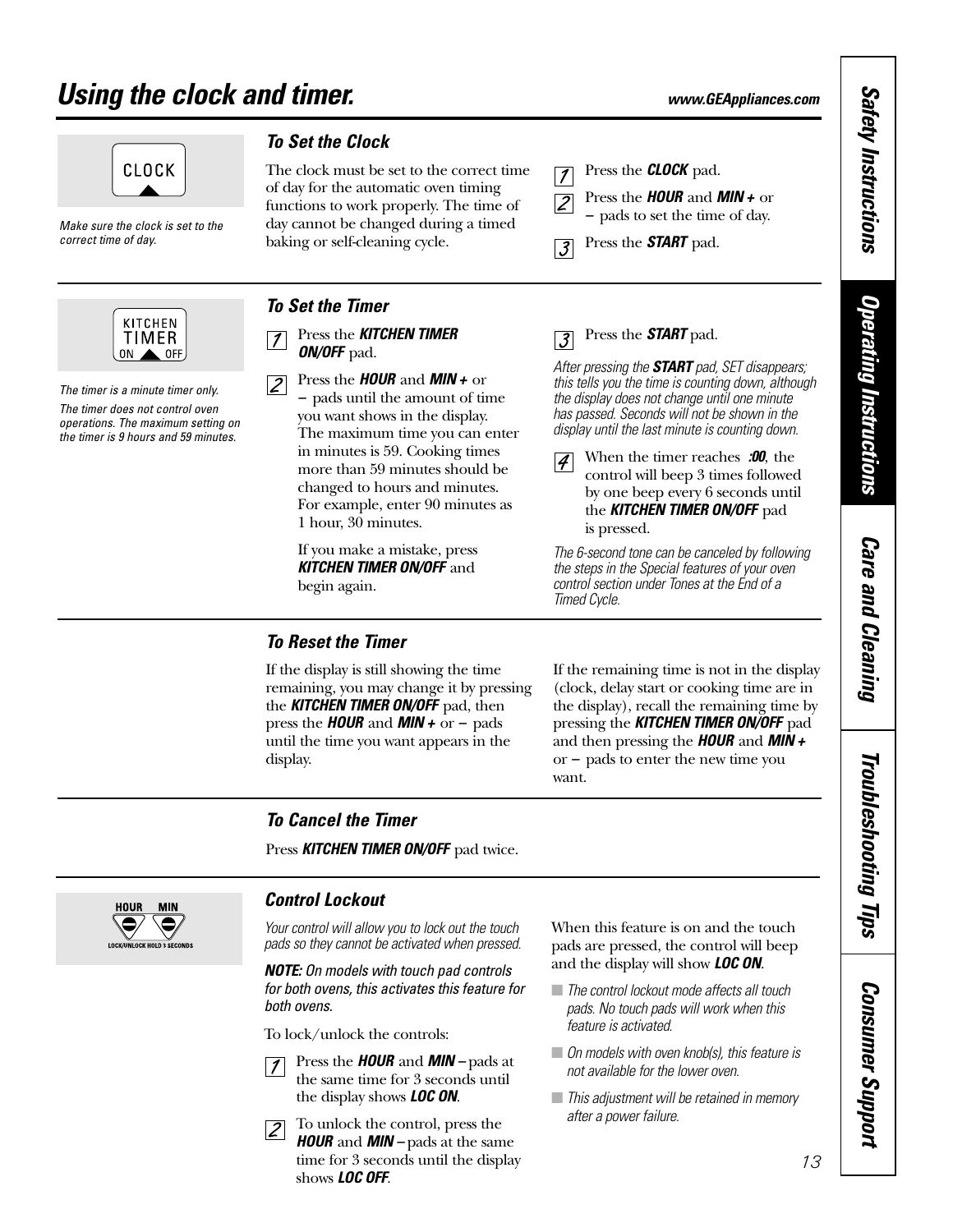## *Using the timed baking and roasting features. (Ovens operated with touch pads.)*

*On models with touch pad controls for both ovens, you can use timed baking in one oven while using self-clean in the other; you can also use timed baking in both ovens at the same time.*

*NOTE: Foods that spoil easily—such as milk, eggs, fish, stuffings, poultry and pork—should not be allowed to sit for more than 1 hour before or after cooking. Room temperature promotes the growth of harmful bacteria. Be sure that the oven light is off because heat from the bulb will speed harmful bacteria growth.*





**BAKE** 

**TFM** 

**COOKING**<br>TIME

**DELAY START** 

O **MIN** 

€

0

**MIN** 9

О

**HOUR** 

0 **OCK/UNLOCK HOLD 3 SE** 

**HOUR** 

### *How to Set an Immediate Start and Automatic Stop*

*The oven will turn on immediately and cook for a selected length of time. At the end of the cooking time the oven will turn off automatically.*

Make sure the clock shows the correct time of day.

- Press the *BAKE* pad.  $\overline{1}$
- Using the *TEMP +* or *–* pads, enter  $\overline{Z}$ the desired temperature.
- Press the *COOKING TIME* pad.  $\vert$  3

*NOTE: If your recipe requires preheating, you may need to add additional time to the length of the cooking time.*

Using the *HOUR* and *MIN +* or *–*  $|4|$ pads, enter the desired baking time. The maximum time you can enter in minutes is 59. Cooking times more than 59 minutes should be changed to hours and minutes. For example, enter 90 minutes as 1 hour, 30 minutes.

The oven temperature and the cooking time that you entered will be displayed.

Press the *START* pad.  $|\mathcal{S}|$ 

The display shows the oven temperature that you set and the cooking time countdown. The display starts changing once the temperature reaches 100°F.

*NOTE: When using both ovens at the same time, the times showing in the display will be for the last oven set. To display the time set for the first oven set, press the COOKING TIME pad for that oven.*

The oven will continue to cook for the programmed amount of time, then shut off automatically, unless the Cook and Hold feature was set. See the *Special features of your oven control* section.

Press the *CLEAR/OFF* pad to clear the display.

### *How to Set a Delayed Start and Automatic Stop*

*You can set the oven control to delay-start the oven, cook for a specific length of time and then turn off automatically.*

Make sure the clock shows the correct time of day.

- Press the *BAKE* pad.  $\vert$  1
- Using the *TEMP +* or *–* pads, enter  $\overline{Z}$ the desired temperature.

Press the *COOKING TIME* pad.  $\overline{\mathcal{S}}$ 

*NOTE: If your recipe requires preheating, you may need to add additional time to the length of the cooking time.*

Using the *HOUR* and *MIN +* or *–*  $|4|$ pads, enter the desired baking time. The maximum time you can enter in minutes is 59. Cooking times more than 59 minutes should be changed to hours and minutes. For example, enter 90 minutes as 1 hour, 30 minutes.

The oven temperature and the cooking time that you entered will be displayed.

Press the *DELAY START* pad. 5

Using the *HOUR* and *MIN +* or *–* pads, enter the time of day you  $\vert 6 \vert$ want the oven to turn on and start cooking.

Press the *START* pad.

*NOTE: An attention tone will sound if you are using timed baking and do not press the START pad after entering the baking temperature.*

If you would like to check the times you have set, press the *DELAY START* pad to check the start time you have set or press the **COOKING TIME** pad to check the length of cooking time you have set.

When the oven turns on at the time of day you have set, the display will show the changing temperature (starting at 100°F) and the cooking time countdown. The display starts changing once the temperature reaches 100°F.

*NOTE: When using both ovens at the same time, the times showing in the display will be for the last oven set. To display the time set for the first oven set, press the COOKING TIME pad for that oven.*

The oven will continue to cook for the programmed amount of time, then shut off automatically, unless the Cook and Hold feature was set. See the *Special features of your oven control* section.

Press the *CLEAR/OFF* pad to clear the display.

**Operating Instructions** *Operating Instructions*

*Safety Instructions*

<span id="page-13-0"></span>**Safety Instructions** 

**Troubleshooting Tips** *Troubleshooting Tips Consumer Support***Consumer Support** 

14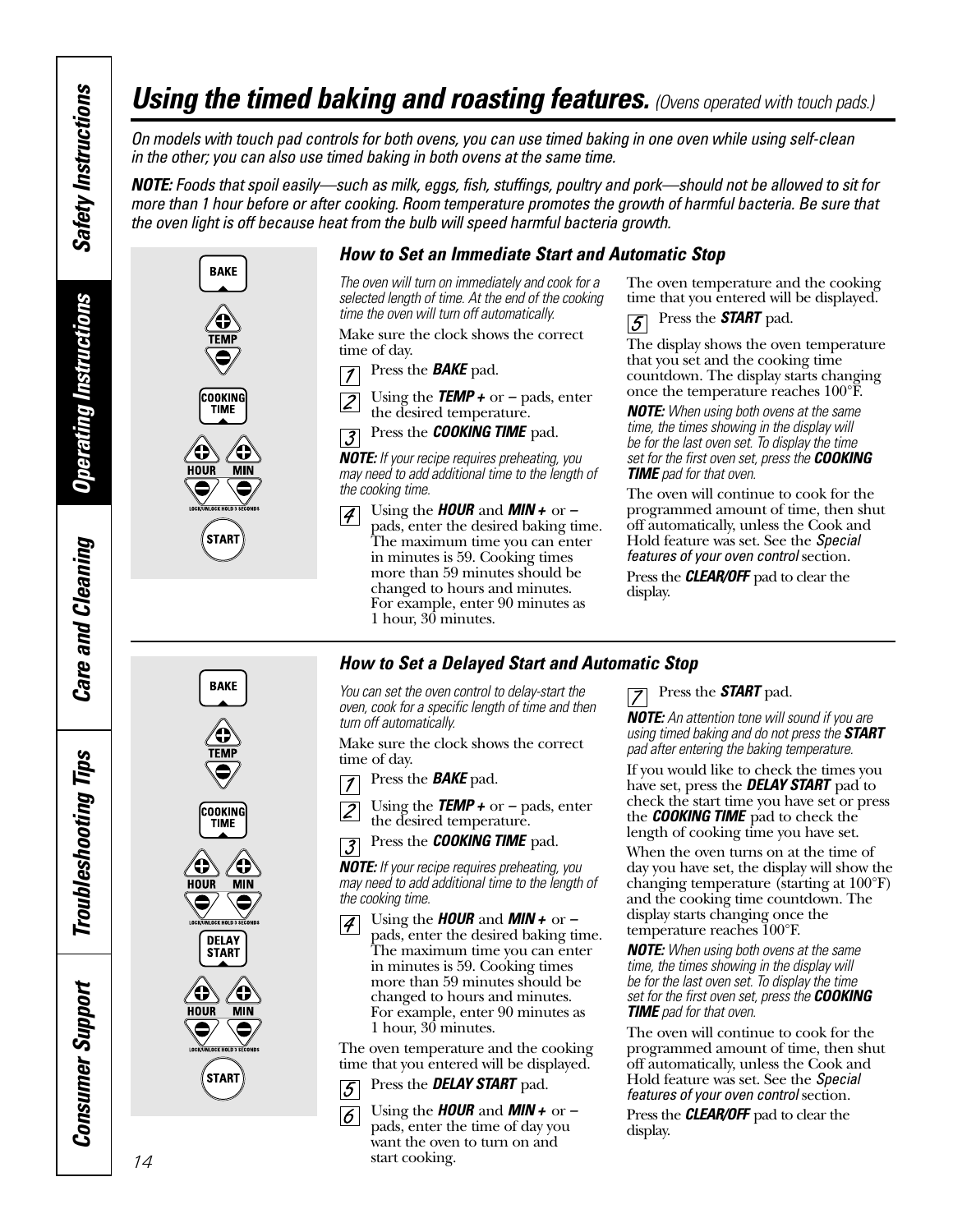## <span id="page-14-0"></span>*Adjust the oven thermostat—Do it yourself! www.GEAppliances.com*

*You may find that your new oven cooks differently than the one it replaced. Use your new oven for a few weeks to become more familiar with it. If you still think your new oven is too hot or too cold, you can adjust the thermostat yourself. Do not use thermometers, such as those found in grocery stores, to check the temperature setting of your oven. These thermometers may vary 20–40 degrees.*

*NOTE: This adjustment will only affect baking and roasting temperatures; it does not affect broiling or self-cleaning temperatures. The adjustment will be retained in memory after a power failure.*



### *To Adjust the Oven Thermostat (on some models)*

- Both touch pad ovens follow the  $\vert \mathcal{I} \vert$ same step 1. First press the *upper* oven *BAKE* and *BROIL HI/LO* pads at the same time for 3 seconds until the display shows *SF.* Then proceed with steps 2 through 4, using the pads for the upper or lower oven.
- Press the *BAKE* pad. A two-digit  $\sqrt{2}$ number shows in the display.
- The oven temperature can be  $|3|$ adjusted up to (+) 35°F hotter or (-) 35°F cooler. Press the *TEMP +* pad to increase the temperature in 1-degree increments. Press the *TEMP –* pad to decrease the temperature in 1-degree increments.
- When you have made the  $\vert \mathcal{J} \vert$ adjustment, press the *START* pad to go back to the time of day display. Use your oven as you would normally.



*Turn the disk counterclockwise to increase the oven temperature.*



*Turn the disk clockwise to decrease the oven temperature.*

### *To Adjust the Oven Thermostat (on some models)*

Pull the *OVEN* knob off the shaft, look at the back of the knob and note the current setting before making any adjustment. The knob is factory set with the top screw directly under the pointer.

- Pull off the *OVEN* knob.  $\vert$  1
- Loosen both screws on back of  $\overline{2}$ the knob.
- Hold both parts of the knob as  $|\mathcal{J}|$ shown in the illustration of the back of the *OVEN* knob and turn so the lower screw moves in the desired direction.

You will hear and feel the notches as you turn the knob. Each notch changes temperature about 10° Fahrenheit.

Tighten the screws.  $|\mathcal{A}$ 



*Re-check oven performance before making any additional adjustments.*

## *The type of margarine will affect baking performance!*

*Most recipes for baking have been developed using high-fat products such as butter or margarine (80% fat). If you decrease the fat, the recipe may not give the same results as with a higher-fat product.*

*Recipe failure can result if cakes, pies, pastries, cookies or candies are made with low-fat spreads. The lower the fat content of a spread product, the more noticeable these differences become.* 

15 Federal standards require products labeled "margarine" to contain at least 80% fat by weight. Low-fat spreads, on the other hand, contain less fat and more water. The high moisture content of these spreads affect the texture and flavor of baked goods. For best results with your old favorite recipes, use margarine, butter or stick spreads containing at least 70% vegetable oil.

**Safety Instructions** *Safety Instructions*

*Operating Instructions*

**Operating Instructions** 

*Care and Cleaning*

**Care and Cleaning** 

*Troubleshooting Tips*

Troubleshooting Tips

*Consumer Support*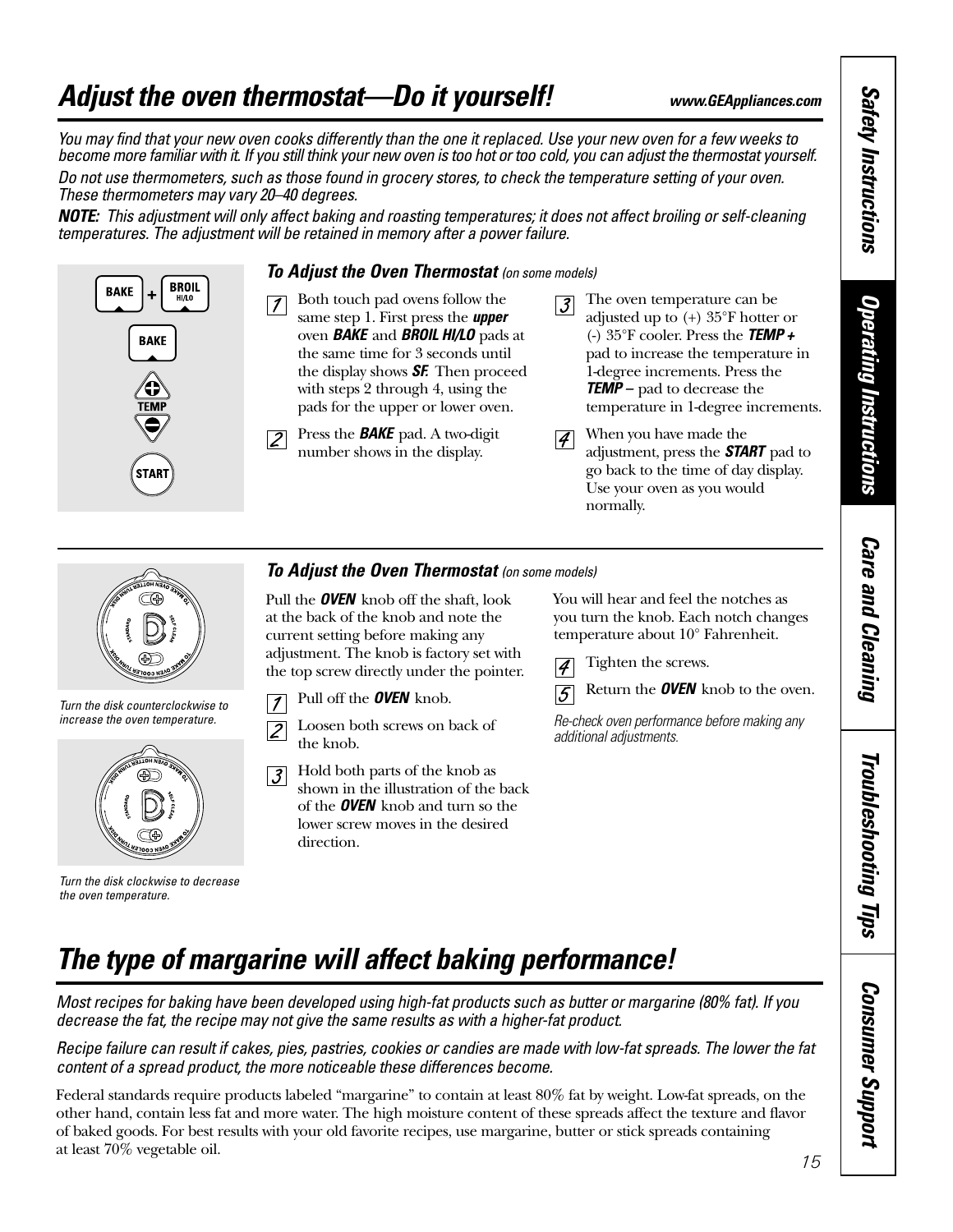## <span id="page-15-0"></span>*Using the self-cleaning oven. (Ovens operated with touch pads.)*

*The oven door must be closed and all controls must be set correctly for the cycle to work properly.*



*Wipe up heavy soil on the oven bottom. (appearance may vary)*

**SELF CLEAN** 

### *Before a Clean Cycle*

We recommend venting your kitchen with an open window or using a ventilation fan or hood during the first self-clean cycle.

Remove the broiler pan, broiler grid, all cookware and any aluminum foil from the oven.

The oven shelves can be self-cleaned, but they will darken, lose their luster and become hard to slide.

Do not use abrasives or oven cleaners. Clean the top, sides and outside of the oven door with soap and water.

Make sure the oven light bulb cover (on some models) is in place and the oven light is off.

*IMPORTANT:* The health of some birds is extremely sensitive to the fumes given off during the self-cleaning cycle of any oven. Move birds to another well ventilated room.

- On models with touch pad controls for both ovens, you can set a clean cycle in both ovens at the same time. The last oven set will automatically delay its start until the end of the first oven's clean cycle.
- On models with touch pad controls for both ovens, you can use timed baking in one oven and self-clean the other at the same time.
- On models with a knob, the lower oven does not have the self-clean feature.

### *How to Set the Oven for Cleaning*

Press the *SELF CLEAN STD/LOW* pad  $\sqrt{7}$ once for a 4-hour clean time or twice for a 3-hour clean time.

A 3-hour self-clean time is recommended for use when cleaning small, contained spills. A self-clean time of 4 hours or longer is recommended for a dirtier oven.



the desired clean time. You can change the clean time to any time between 3 hours and 5 hours,

depending on how dirty your oven is.



The door locks automatically. The display will show the clean time remaining. It will not be possible to open the oven door until the temperature drops below the lock temperature and the *LOCKED* light goes off.

When the *LOCKED* light goes off, you will be able to open the door.

- The word *LOCK* will flash and the oven control will signal if you set the clean cycle and forget to close the oven door.
- To stop a clean cycle, press the *CLEAR/OFF* pad. When the *LOCKED* light goes off indicating the oven has cooled below the locking temperature, you will be able to open the door.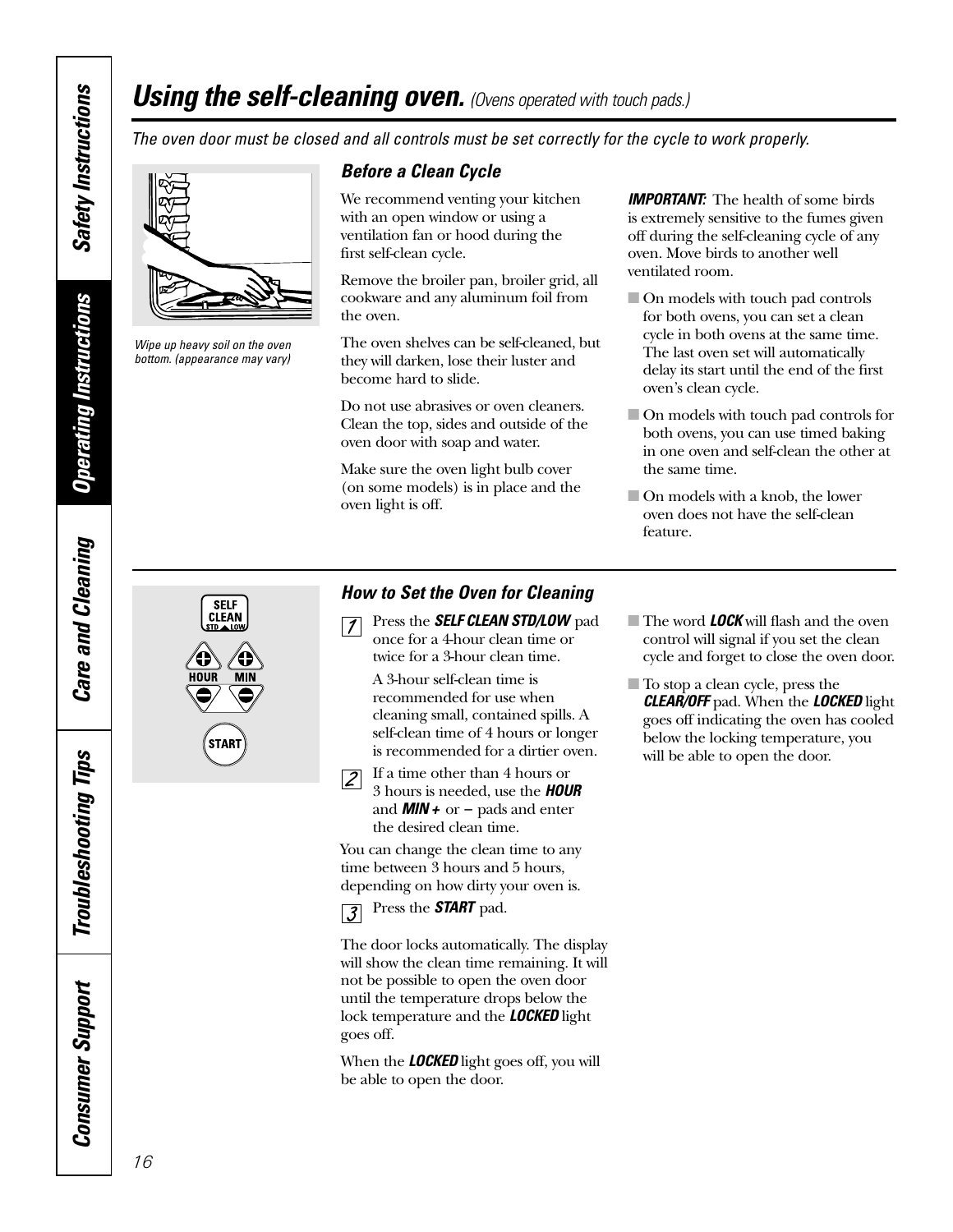*The oven door must be closed and all controls must be set correctly for the cycle to work properly.*



### *How to Delay the Start of Cleaning*

Press the **SELF CLEAN STD/LOW** pad  $\vert \mathcal{I} \vert$ once for a 4-hour clean time or twice for a 3-hour clean time.

> A 3-hour self-clean time is recommended for use when cleaning small, contained spills. A self-clean time of 4 hours or longer is recommended for a dirtier oven.

If a time other than 4 hours or  $|2|$ 3 hours is needed, use the *HOUR* and *MIN +* or *–* pads and enter the desired clean time.

You can change the clean time to any time between 3 hours and 5 hours, depending on how dirty your oven is.

- Press the *DELAY START* pad.  $\overline{3}$
- Using the *HOUR* and *MIN +* or *–*  $\vert \mathcal{A} \vert$ pads, enter the time of day you want the clean cycle to start.
- Press the *START* pad.  $\overline{5}$

The door locks automatically. The display will show the start time. It will not be possible to open the oven door until the temperature drops below the lock temperature and the *LOCKED* light goes off.

When the *LOCKED* light goes off, you will be able to open the door.

*NOTE: On models with touch pad controls for both ovens, you can set a delay clean in both ovens at the same time. The second oven set will automatically delay the start of cleaning until the end of the first oven's clean cycle.*

*To recall the start time of the second oven set, press the DELAY START pad on the controls for the second oven.*

### *After a Clean Cycle*

You may notice some white ash in the oven. Wipe it up with a damp cloth after the oven cools.

*If white spots remain, remove them with a soap-filled scouring pad and rinse thoroughly with a vinegar and water mixture.* 

These deposits are usually a salt residue that cannot be removed by the clean cycle.

If the oven is not clean after one clean cycle, repeat the cycle.

- You cannot set the oven for cooking until the oven is cool enough for the door to unlock.
- If the shelves become hard to slide, wipe the shelf supports with cooking oil.

# **Safety Instructions** *Safety Instructions*

# **Operating Instructions** *Operating Instructions*

**Care and Cleaning** *Care and Cleaning*

*Consumer Support*

**Consumer Support** 

17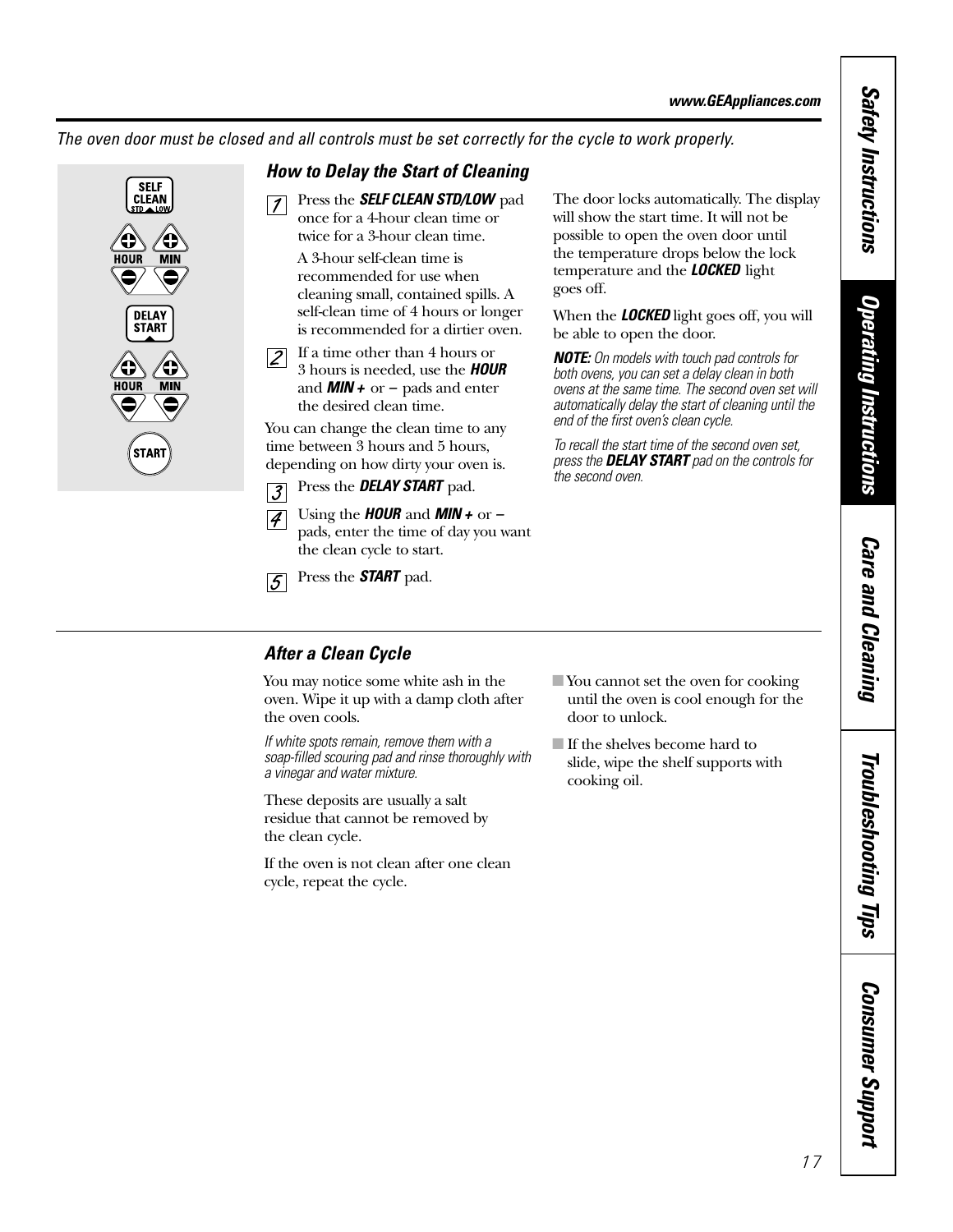*Care and Cleaning*

**Care and Cleaning** 

*Troubleshooting Tips*

**Troubleshooting Tips** 

*Consumer Support*

**Consumer Support** 

## <span id="page-17-0"></span>*Care and cleaning of the oven.*

*Be sure electrical power is off and all surfaces are cool before cleaning any part of the oven.*

### *How to Remove Packaging Tape*

To assure no damage is done to the finish of the product, the safest way to remove the adhesive left from packaging tape on new appliances is an application of a household liquid dishwashing detergent, mineral oil or cooking oil.

Apply with a soft cloth and allow to soak. Wipe dry and then apply an appliance polish to thoroughly clean and protect the surface.

*NOTE: The plastic tape must be removed from all chrome trim. It cannot be removed if it is baked on.*

Do not use abrasive cleansers, strong liquid cleansers, plastic scouring pads or oven cleaners on the control panel—they will damage the finish. A 50/50 solution of vinegar and hot water works well.

### *Control Panel*

It's a good idea to wipe the control panel after each use. Clean with mild soap and water or vinegar and water, rinse with clean water and polish dry with a soft cloth.

# Molded rib

Spring clip

Clear groove in stem

⊴े

### *Knob (on some models)*

*The control knob (lower oven only) may be removed for easier cleaning.* 

Before removing the knob for cleaning, please note that the knob is in the *OFF* position. When replacing the knob, check the *OFF* position to insure proper placement.

Wash the knob in soap and water or a vinegar and hot water solution but do not soak.

The knob stem is *D* shaped. Install the flat of the shaft to the flat of the knob.

### *Lift-Off Oven Door*

### *The door is very heavy. Be careful when removing and lifting the door.*

Pull the hinge locks down toward

Firmly grasp both sides of the door

Lift door up and out until the hinge

Close door to the door removal position, which is halfway between the broil stop position and fully

*Do not lift the door by the handle.* 

### *To remove the door:*

at the top.

closed.

*To replace the door:*

Fully open the door.  $\overline{\mathcal{I}}$ 

With the  $\overline{2}$ 

door at the same angle as the removal position, seat the indentation of the hinge arm into the bottom edge of the hinge Bottom edge of slot



slot. The notch in the hinge arm must be fully seated into the bottom of the slot.

- Fully open the door. If the door will  $|\mathcal{J}|$ not fully open, the indentation is not seated correctly in the bottom edge of the slot.
- Push the hinge locks up against the  $|\mathcal{J}|$ front frame of the oven cavity, to the locked position.



*Push hinge locks up to lock*



*Pull hinge locks down to unlock*



*Removal position*

 $\overline{\mathcal{Z}}$ the door frame, to the unlocked position. A tool, such as a small flat-blade screwdriver, may be required.

 $|\mathcal{J}|$ 

 $|4\rangle$ 

 $|5|$ 



Firmly grasp both sides of the door  $\overline{\mathcal{I}}$ at the top.

arm is clear of the slot.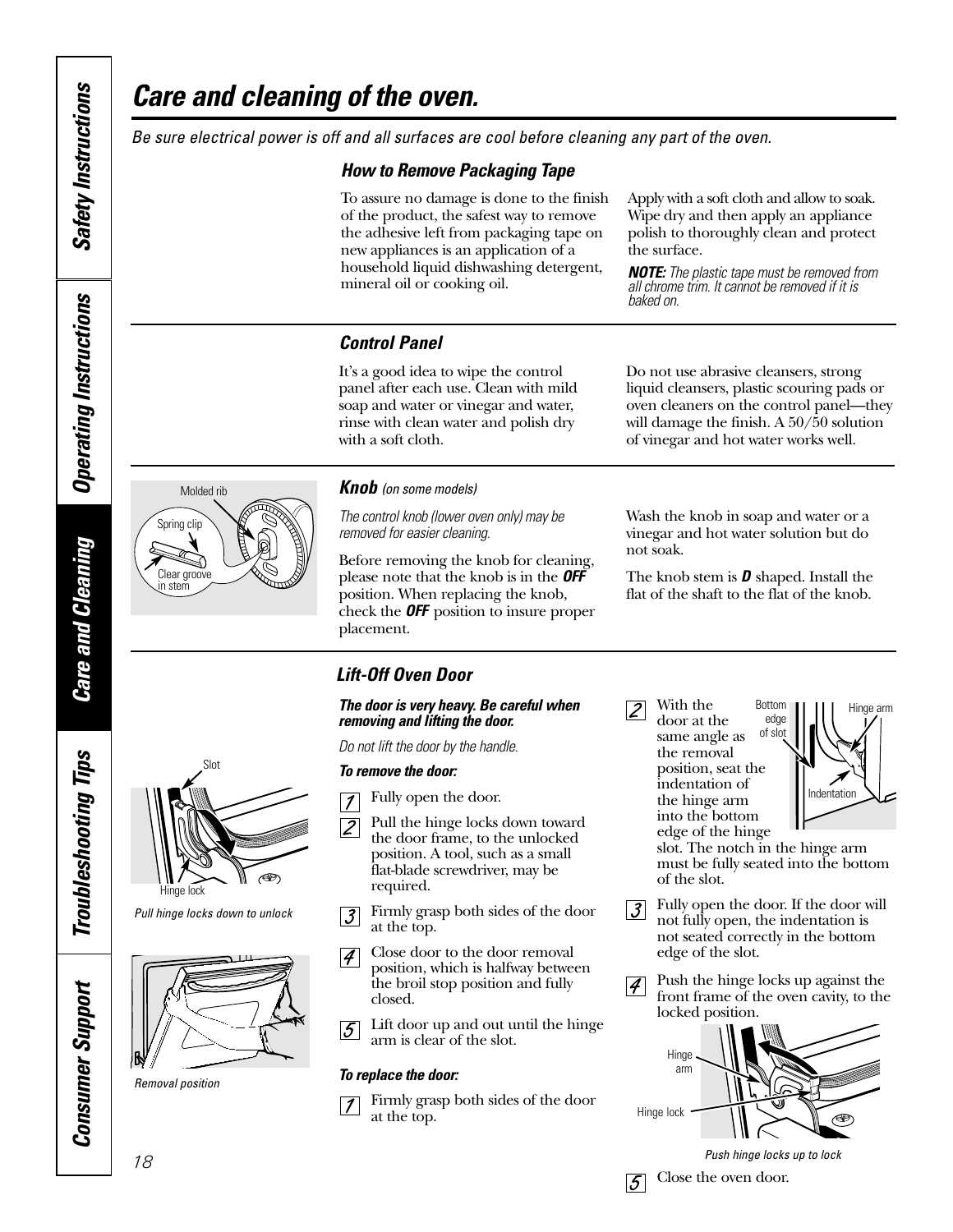<span id="page-18-0"></span>

*The gasket is designed with a gap at the bottom to allow for proper air circulation.*

*Do not rub or clean the door gasket it has an extremely low resistance to abrasion.* 

*If you notice the gasket becoming worn, frayed or damaged in any way or if it has become displaced on the door, you should have it replaced.*

### *To clean the inside of the door: Door (on self-clean ovens)*

■ Because the area inside the gasket is cleaned during the self-clean cycle, you do not need to clean this by hand.

■ The area outside the gasket and the door liner can be cleaned with a soap-filled scouring or plastic pad, hot water and detergent. Rinse well with a vinegar and water solution.

### *To clean the outside of the door:*

■ Use soap and water to thoroughly clean the top, sides and front of the oven door. Rinse well. You may also use a glass cleaner to clean the glass

on the outside of the door. Do not let water drip into the vent openings.

- If any stain on the door vent trim is persistent, use a soft abrasive cleaner and a sponge-scrubber for best results.
- Spillage of marinades, fruit juices, tomato sauces and basting materials containing acids may cause discoloration and should be wiped up immediately. When surface is cool, clean and rinse.
- Do not use oven cleaners, cleaning powders or harsh abrasives on the outside of the door.

*sugar or acid content (such as tomatoes, sauerkraut, fruit juices or pie filling) to remain on the surface. They may cause a dull spot even after cleaning.*

### *Do not allow food spills with a high Door (on models with a knob for the lower oven)*

### *To clean the inside of the door:*

■ Soap and water will normally do the job. Heavy spattering or spillovers may require cleaning with a mild abrasive cleaner. Soap-filled scouring pads may also be used.

*If necessary, you may use an oven cleaner. Follow the package directions.* 

■ Clean the inside of the oven window with a mild non-scratching cleaner and a damp cloth.

### *To clean the outside of the door:*

■ Use soap and water to thoroughly clean the top, sides and front of the oven door. Rinse well. You may also use a glass cleaner to clean the glass on the outside of the door. Do not let water drip into the vent openings.

- Spillage of marinades, fruit juices, tomato sauces and basting materials containing acids may cause discoloration and should be wiped up immediately. When surface is cool, clean and rinse.
- Do not use oven cleaners, cleaning powders or harsh abrasives on the outside of the door.



### *Oven Shelves*

Clean the oven shelves with an abrasive cleanser or soap-filled scouring pad. After cleaning, rinse the shelves with clean water and dry with a clean cloth.

*NOTE: The oven shelves may be cleaned in the self-cleaning oven. However, the shelves will darken in color, lose their luster and become hard to slide if cleaned during the self-cleaning cycle. You can wipe the shelf supports with cooking oil after self-cleaning to make the shelves slide more easily.*



*After broiling, remove the broiler pan from the oven.*

*Do not store a soiled broiler pan and grid anywhere in the oven.*

### *Broiler Pan & Grid*

*Do not clean the broiler pan or grid in a self-cleaning oven.*

After broiling, remove the broiler pan from the oven. Remove the grid from the pan. Carefully pour out the grease from the pan into a proper container.

Wash and rinse the broiler pan and grid in hot water with a soap-filled or plastic scouring pad.

If food has burned on, sprinkle the grid with detergent while hot and cover with wet paper towels or a dishcloth. Soaking the pan will remove burned-on foods.

Both the broiler pan and grid may be cleaned with a commercial oven cleaner.

Both the broiler pan and grid can also be cleaned in a dishwasher.

# **Care and Cleaning** *Care and Cleaning*

*Operating Instructions*

**Operating Instructions** 

# Troubleshooting Tips *Troubleshooting Tips*

# *Consumer Support* **Consumer Support**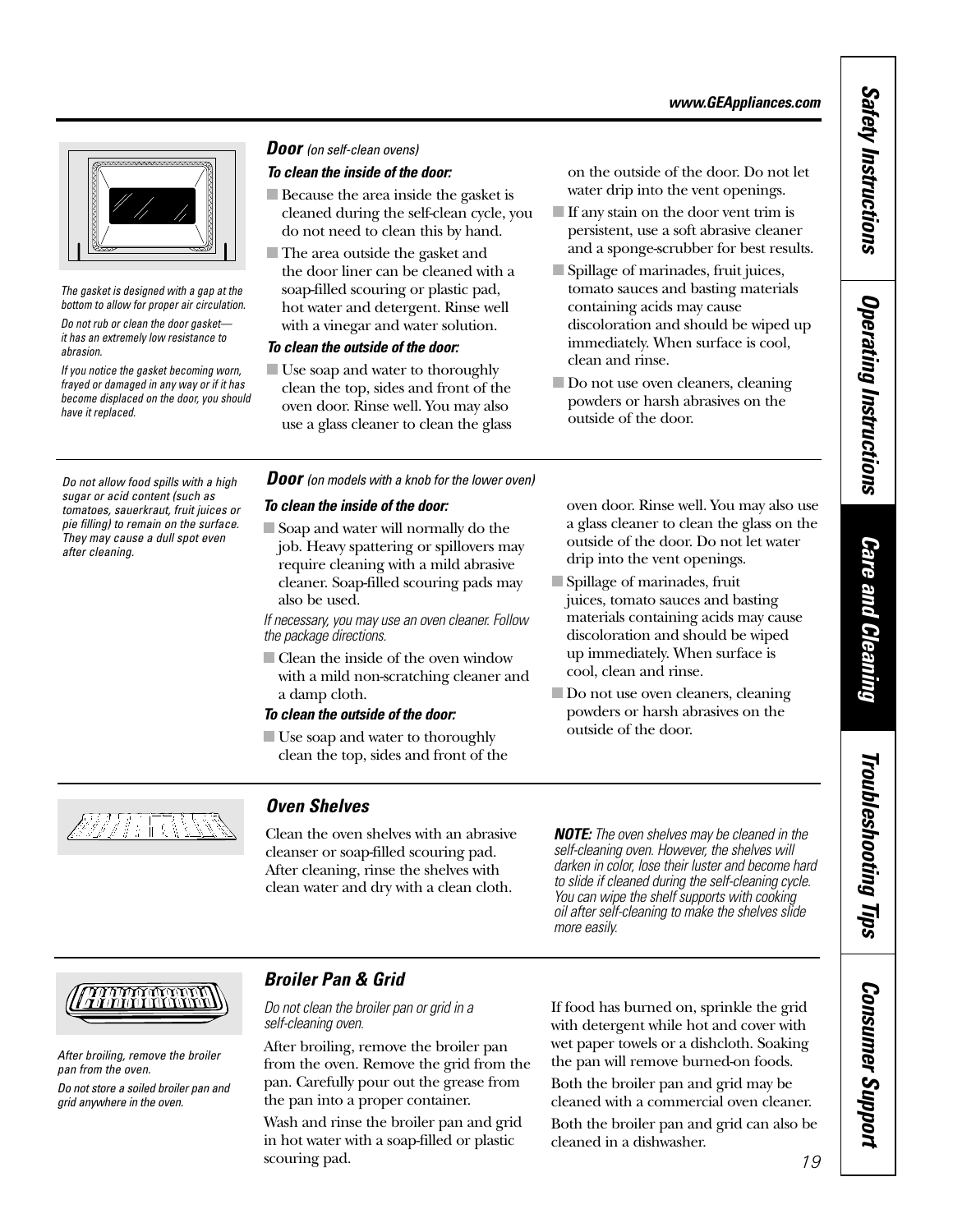## *Care and cleaning of the oven.*



### *Oven Light Bulb (on some models)*

*NOTE: The glass cover (on some models) should be removed only when cold. Wearing latex gloves may offer a better grip.*

Before replacing the bulb, disconnect electrical power to the oven at the main fuse or circuit breaker panel. Let the bulb cool completely before removing it. For your safety, do not touch a hot bulb with a damp cloth. If you do, the bulb will break.

### *To remove:*

Turn the glass cover counterclockwise 1/4 turn until the tabs of the glass cover clear the grooves of the socket. Remove the bulb.

### *Oven Light Bulbs (on some models)*

*NOTE: The glass cover (on some models) should be removed only when cold. Wearing latex gloves may offer a better grip.*

*CAUTION: Before replacing your oven light bulb, disconnect the electrical power to the oven at the main fuse or circuit breaker panel.* 

Be sure to let the light cover and bulb cool completely.

For your safety, do not touch a hot bulb with bare hands or a damp cloth.

### *To remove:*

Turn the glass cover  $\overline{1}$ counterclockwise 1/4 turn until the tabs of the glass cover clear the grooves of the socket.

Using gloves or a dry cloth, remove  $|2|$ the bulb by pulling it straight out.

### *To replace:*

Use a new 130-volt Halogen bulb,  $\overline{1}$ not to exceed 50 watts.

Using gloves or a dry cloth, remove  $|2|$ the bulb from its packaging. Do not touch the bulb with bare fingers.

### *To replace:*

Put in a new 40-watt appliance bulb. Place the tabs of the glass cover into the grooves of the socket. Turn the glass cover clockwise 1/4 turn.

### *NOTE:*

**Receptacle** 

- *A 40-watt appliance bulb is smaller than a standard 40-watt household bulb.*
- *Install and tighten the cover clockwise.*
- *Reconnect electrical power to the oven.*
- *For improved lighting inside the oven, clean the glass cover frequently using a wet cloth. This should be done when the oven is completely cool.*



- Push the bulb straight into the  $\mathcal{Z}$ receptacle all the way.
- Place the tabs of the glass cover into  $\vert \mathcal{A} \vert$ the grooves of the socket. Turn the glass cover clockwise 1/4 turn.

For improved lighting inside the oven, clean the glass cover frequently using a wet cloth. This should be done when the oven is completely cool.

Reconnect electrical power to  $|5|$ the oven.



Bulb

Glass cover

Tab

Socket

**Troubleshooting Tips** *Troubleshooting Tips* **Consumer Support** *Consumer Support*

*Safety Instructions*

<span id="page-19-0"></span>**Safety Instructions** 

*Operating Instructions*

**Operating Instructions** 

*Care and Cleaning*

**Care and Cleaning**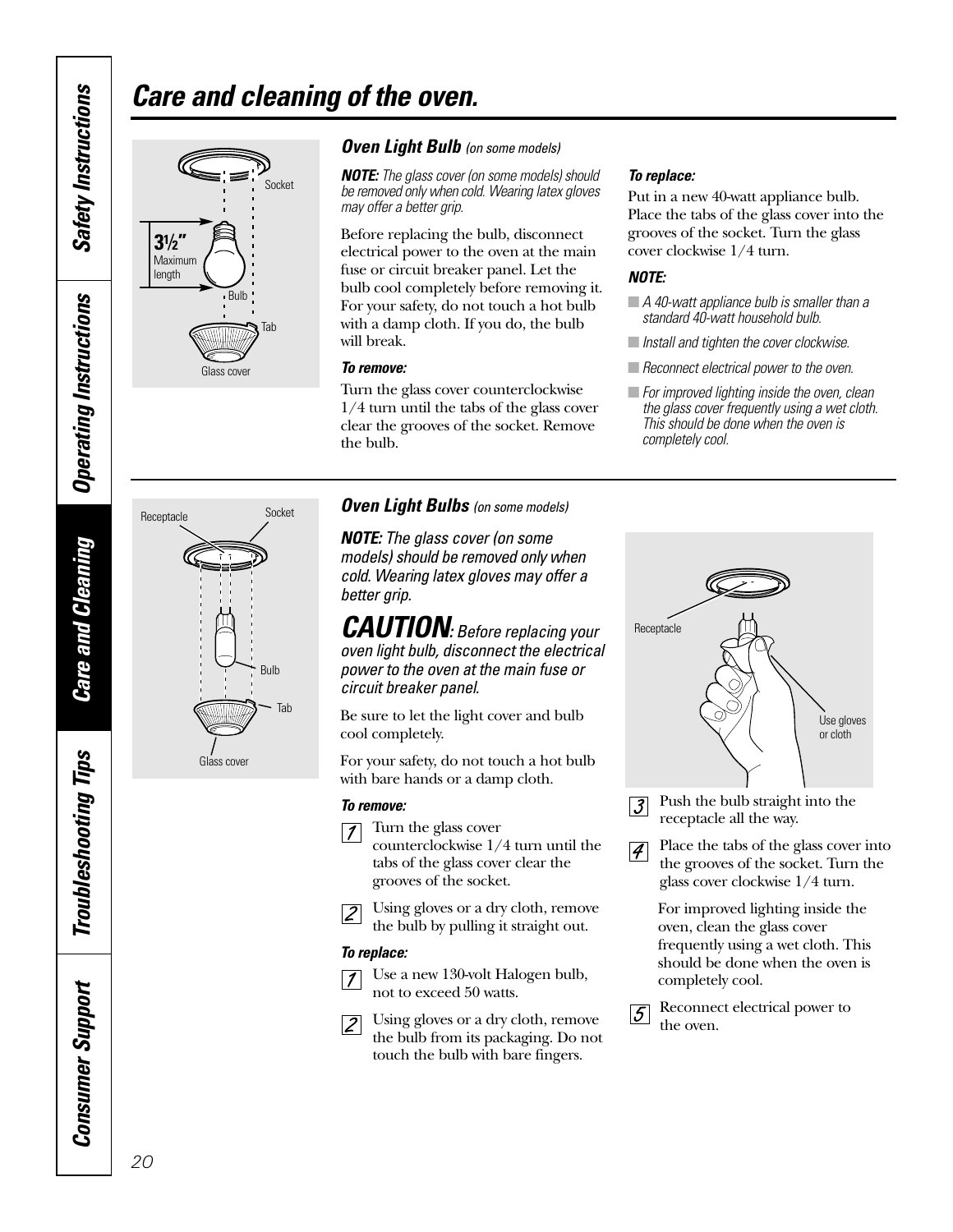### <span id="page-20-0"></span>*Non-Self-Clean Oven Interior (on some models)*

With proper care, the porcelain enamel finish on the inside of the oven—top, bottom, sides, back and inside of the door—will stay new-looking for years.

Let the oven cool before cleaning. We recommend that you wear rubber gloves when cleaning the oven.

Soap and water will normally do the job. Heavy spattering or spillovers may require cleaning with a mild abrasive cleaner. Soap-filled scouring pads may also be used.

*Do not allow food spills with a high sugar or acid content (such as tomatoes, sauerkraut, fruit juices or pie filling) to remain on the surface. They may cause a dull spot even after cleaning.*

Household ammonia may make the cleaning job easier. Place 1/2 cup in a shallow glass or pottery container in a cold oven overnight.

*Painted Surfaces*

Clean with soap and water or a vinegar and water solution.

The ammonia fumes will help loosen the burned-on grease and food.

If necessary, you may use an oven cleaner. Follow the package directions.

- *Do not spray oven cleaner on the electrical controls and switches because it could cause a short circuit and result in sparking or fire.*
- *Do not allow a film from the cleaner to build up on the temperature sensor—it could cause the oven to heat improperly. (The sensor is located at the top of the oven.) Carefully wipe the sensor clean after each oven cleaning, being careful not to move the sensor as a change in its position could affect how the oven bakes.*
- *Do not spray any oven cleaner on the oven door, handles or any exterior surface of the oven, cabinets or painted surfaces. The cleaner can damage these surfaces.*

### *Glass Surfaces*

To clean the outside glass finish, use a glass cleaner. Rinse and polish with a dry cloth.

Do not allow the water or cleaner to run down inside the oven door while cleaning.

Do not use commercial oven cleaners, cleansing powders, steel wool or harsh abrasives on any painted surface.

### *Stainless Steel Surfaces (on some models)*

*Do not use a steel-wool pad; it will scratch the surface.*

To clean the stainless steel surface, use warm sudsy water, a stainless steel cleaner such as Kleen King® or an all-purpose liquid or spray cleaner. Always scrub in the direction of the grain. Rinse thoroughly with a sponge or cloth and clean water. Dry with a soft, clean cloth.

After cleaning, use a stainless steel polish, such as Stainless Steel Magic®, Revere Copper and Stainless Steel Cleaner®or Wenol All Purpose Metal Polish®. Follow the product instructions for cleaning the stainless steel surface.



### *Oven Heating Elements*

*Do not clean the bake element or the broil element. Any soil will burn off when the elements are heated.* 

To clean the oven floor, gently lift the bake element. Clean with warm soapy water.

Troubleshooting Tips *Troubleshooting Tips*

*Safety Instructions*

**Safety Instructions** 

*Operating Instructions*

**Operating Instructions** 

*Care and Cleaning*

**Care and Cleaning**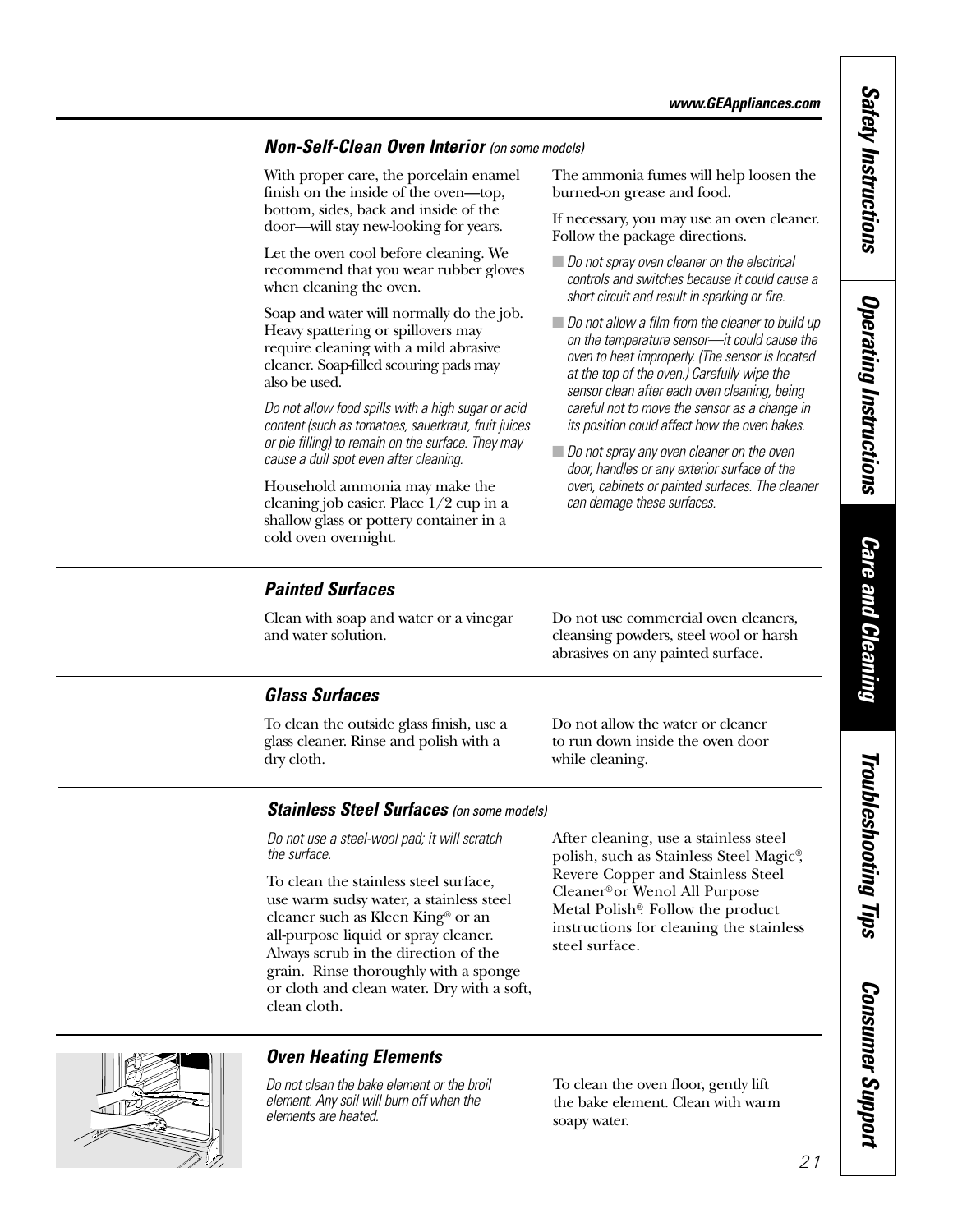## <span id="page-21-0"></span>*Before you call for service…*

*Troubleshooting Tips* 

*Save time and money! Review the charts on the following pages first and you may not need to call for service.*

| <b>Problem</b>                                                          | <b>Possible Causes</b>                                                                                             | <b>What To Do</b><br>• Press the <b>BAKE</b> pad and desired temperature or the<br><b>SELF CLEAN STD/LOW</b> pad and desired clean time. |  |  |
|-------------------------------------------------------------------------|--------------------------------------------------------------------------------------------------------------------|------------------------------------------------------------------------------------------------------------------------------------------|--|--|
| <b>Control signals after</b><br>entering cooking time<br>or delay start | You forgot to enter a<br>bake temperature or<br>cleaning time.                                                     |                                                                                                                                          |  |  |
| <b>Food does not bake</b>                                               | Oven controls improperly set.                                                                                      | • See the Using the oven section.                                                                                                        |  |  |
| or roast properly                                                       | Shelf position is incorrect<br>or the shelf is not level.                                                          | • See the Using the oven section.                                                                                                        |  |  |
|                                                                         | Incorrect cookware or<br>cookware of improper<br>size being used.                                                  | • See the Using the oven section.                                                                                                        |  |  |
|                                                                         | Oven thermostat<br>needs adjustment.                                                                               | • See the Adjust the oven thermostat-Do it yourself!<br>section.                                                                         |  |  |
| <b>Food does not</b>                                                    | Oven controls improperly set.                                                                                      | • Make sure you press the <b>BROIL HI/LO</b> pad.                                                                                        |  |  |
| broil properly                                                          | <b>Improper shelf</b><br>position being used.                                                                      | • See the Broiling Guide.                                                                                                                |  |  |
|                                                                         | Food being cooked<br>in a hot pan.                                                                                 | • Use the broiling pan and grid that came with your oven.<br>Make sure it is cool.                                                       |  |  |
|                                                                         | <b>Cookware not suited</b><br>for broiling.                                                                        | • Use the broiling pan and grid that came with your oven.                                                                                |  |  |
|                                                                         | Aluminum foil used on the<br>the broiling pan and grid has<br>not been fitted properly and<br>slit as recommended. | • See the Using the oven section.                                                                                                        |  |  |
|                                                                         | In some areas the power                                                                                            | • Preheat the broil element for 10 minutes.                                                                                              |  |  |
|                                                                         | (voltage) may be low.                                                                                              | • Broil for the longest period of time recommended in<br>the Broiling Guide.                                                             |  |  |
| <b>Clock and timer</b><br>do not work                                   | A fuse in your home<br>may be blown or the<br>circuit breaker tripped.                                             | • Replace the fuse or reset the circuit breaker.                                                                                         |  |  |
|                                                                         | Oven controls improperly set.                                                                                      | • See the Using the clock, timer and control lockout<br>section.                                                                         |  |  |
| <b>Oven light does</b>                                                  | Light bulb is loose or defective.                                                                                  | • Tighten or replace the bulb.                                                                                                           |  |  |
| not work                                                                | Pad operating light is broken.                                                                                     | • Call for service.                                                                                                                      |  |  |

**Care and Cleaning** *Care and Cleaning*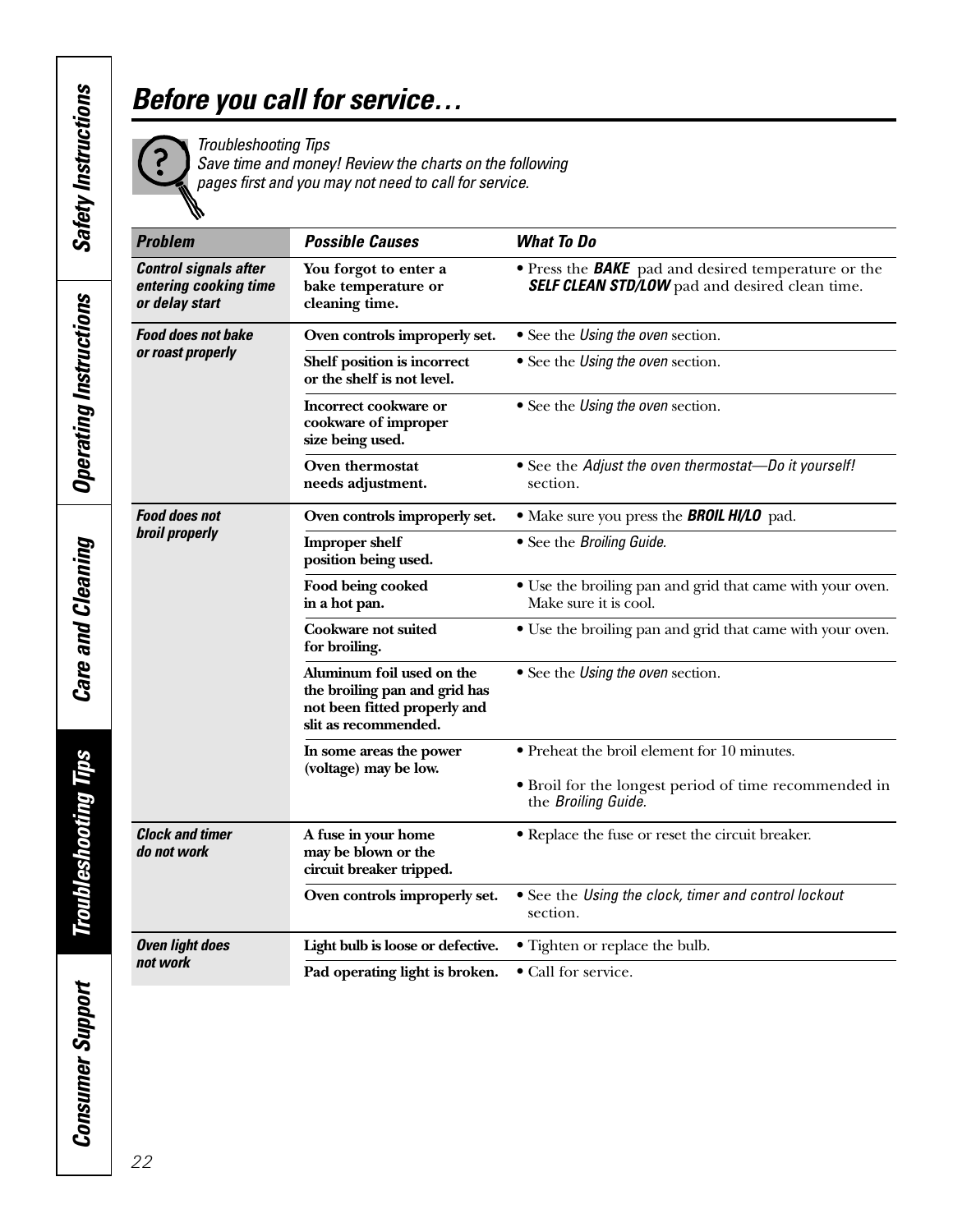*Safety Instructions*

**Safety Instructions** 

*Operating Instructions*

**Operating Instructions** 

*Care and Cleaning*

**Care and Cleaning** 

| <b>Problem</b>                                           | <b>Possible Causes</b>                                                                                                     | <b>What To Do</b>                                                                                                                                                                  |  |
|----------------------------------------------------------|----------------------------------------------------------------------------------------------------------------------------|------------------------------------------------------------------------------------------------------------------------------------------------------------------------------------|--|
| Oven temperature too<br>hot or too cold                  | Oven thermostat<br>needs adjustment.                                                                                       | • See the Adjust the oven thermostat-Do it yourself!<br>section.                                                                                                                   |  |
| <b>Oven will not work</b>                                | A fuse in your home may<br>be blown or the circuit<br>breaker tripped.                                                     | • Replace the fuse or reset the circuit breaker.                                                                                                                                   |  |
|                                                          | Oven controls improperly set.                                                                                              | • See the Using the oven section.                                                                                                                                                  |  |
| <b>Oven will not self-clean</b>                          | The oven temperature<br>is too high to set a<br>self-clean operation.                                                      | • Allow the oven to cool and reset the controls.                                                                                                                                   |  |
|                                                          | Oven controls improperly set.                                                                                              | • See the Using the self-cleaning oven section.                                                                                                                                    |  |
| "Crackling" or<br>"popping" sound                        | This is the sound of the<br>metal heating and cooling<br>during both the cooking<br>and cleaning functions.                | • This is normal.                                                                                                                                                                  |  |
| <b>Excessive smoking</b><br>during clean cycle           | <b>Excessive soil.</b>                                                                                                     | • Press the <b>CLEAR/OFF</b> pad. Open the windows to rid<br>the room of smoke. Wait until the <b>LOCKED</b> light goes<br>off. Wipe up the excess soil and reset the clean cycle. |  |
| <b>Oven door will not</b><br>open after a<br>clean cycle | Oven too hot.                                                                                                              | • Allow the oven to cool below locking temperature.                                                                                                                                |  |
| Oven not clean after a                                   | Oven controls improperly set.                                                                                              | • See the Using the self-cleaning oven section.                                                                                                                                    |  |
| clean cycle                                              | Oven was heavily soiled.                                                                                                   | • Clean up heavy spillovers before starting the clean<br>cycle. Heavily soiled ovens may need to self-clean<br>again or for a longer period of time.                               |  |
| "LOCK DOOR" flashes<br>in the display                    | The self-clean cycle<br>has been selected but<br>the door is not closed.                                                   | • Close the oven door.                                                                                                                                                             |  |
| <b>LOCKED light is on</b><br>when you want to cook       | The oven door is locked<br>because the temperature<br>inside the oven has not<br>dropped below the<br>locking temperature. | • Press the <b>CLEAR/OFF</b> pad. Allow the oven to cool.                                                                                                                          |  |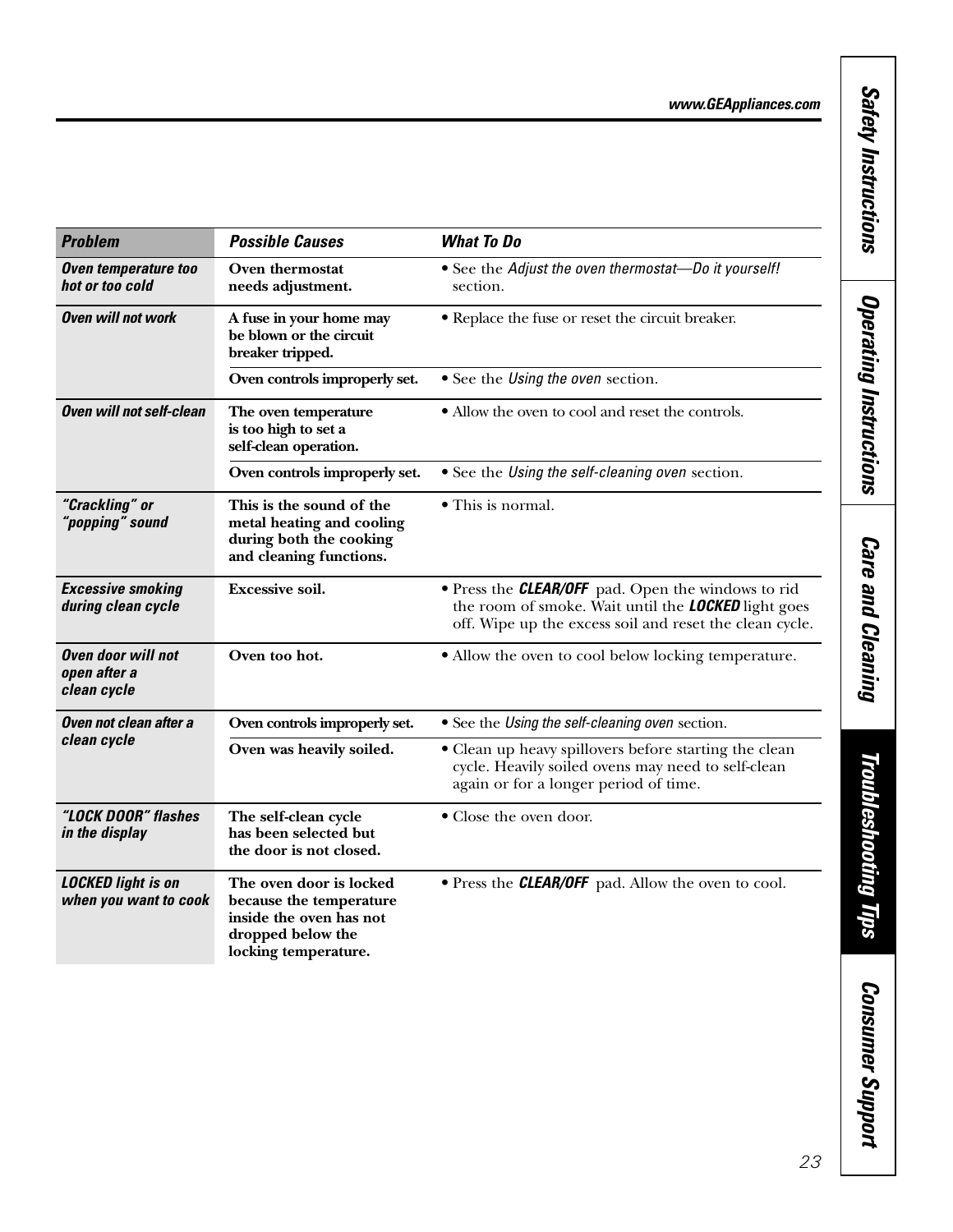## *Before you call for service…*



*Troubleshooting Tips* 

| <b>Problem</b>                                        | <b>Possible Causes</b>                                                                                                 | <b>What To Do</b>                                                                                                                                                                              |
|-------------------------------------------------------|------------------------------------------------------------------------------------------------------------------------|------------------------------------------------------------------------------------------------------------------------------------------------------------------------------------------------|
| "F-and a number"<br>or letter" flash                  | You have a function<br>error code.                                                                                     | • Press the <b>CLEAR/OFF</b> pad. Allow the oven to cool for<br>one hour. Put the oven back into operation.                                                                                    |
| in the display                                        | If the function<br>code repeats.                                                                                       | • Disconnect all power to the oven for at least 30<br>seconds and then reconnect power. If the function<br>error code repeats, call for service.                                               |
| <b>Display goes blank</b>                             | A fuse in your home may<br>be blown or the circuit<br>breaker tripped.                                                 | • Replace the fuse or reset the circuit breaker.                                                                                                                                               |
|                                                       | The clock is in the<br>black-out mode.                                                                                 | • See the Special features of your oven control section.                                                                                                                                       |
| <b>Display flashes</b>                                | Power failure.                                                                                                         | • Reset the clock.                                                                                                                                                                             |
| <b>Unable to get the</b><br>display to show "SF"      | Oven control pads were<br>not pressed properly.                                                                        | • The <b>BAKE</b> and <b>BROIL HI/LO</b> pads must be pressed<br>at the same time and held for 3 seconds.                                                                                      |
| Power outage,<br>clock flashes                        | Power outage or surge.                                                                                                 | • Reset the clock. If the oven was in use, you must reset<br>it by pressing the <b>CLEAR/OFF</b> pad, setting the clock<br>and resetting any cooking function.                                 |
| "Burning" or "oily"<br>odor emitting from<br>the vent | This is normal in a<br>new oven and will<br>disappear in time.                                                         | • To speed the process, set a self-clean cycle for a<br>minimum of $\overline{3}$ hours. See the Using the self-cleaning<br>oven section.                                                      |
| <b>Strong odor</b>                                    | An odor from the insulation<br>around the inside of the<br>oven is normal for the first<br>few times the oven is used. | • This is temporary.                                                                                                                                                                           |
| <b>Fan noise</b>                                      | A cooling fan may<br>automatically turn on.                                                                            | • This is normal. The cooling fan will turn on<br>to cool internal parts. It may run for up to $1-1/2$<br>hours in 30" models and up to 2 hours in 27" models<br>after the oven is turned off. |

**Care and Cleaning** *Care and Cleaning*

**Troubleshooting Tips** *Troubleshooting Tips*

*Consumer Support*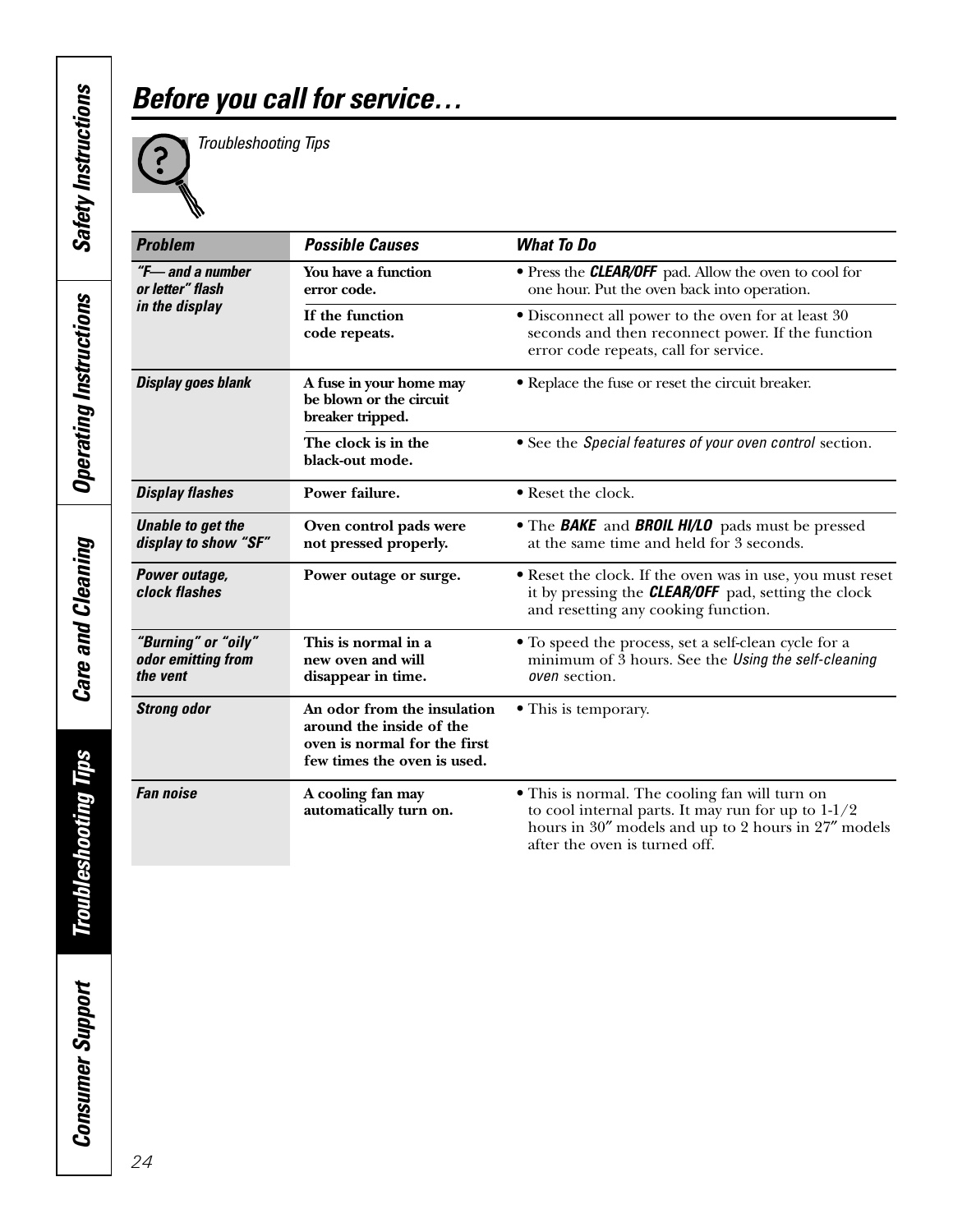### <span id="page-24-0"></span>**GE Service Protection Plus™**

GE, a name recognized worldwide for quality and dependability, offers you Service Protection Plus<sup>™</sup>—comprehensive protection on all your appliances— **No Matter What Brand!**

### **Benefits Include:**

- **• Backed by GE**
- **• All brands covered**
- **• Unlimited service calls**
- **• All parts and labor costs included**
- **• No out-of-pocket expenses**
- **• No hidden deductibles**
- **• One 800 number to call**

## *We'll Cover Any Appliance. Anywhere. Anytime.\**

You will be completely satisfied with our service protection or you may request your money back on the remaining value of your contract. No questions asked. It's that simple.

Protect your refrigerator, dishwasher, washer and dryer, range, TV, VCR and much more—**any brand!**  Plus there's no extra charge for emergency service and low monthly financing is available. Even icemaker coverage and food spoilage protection is offered. You can rest easy, knowing that all your valuable household products are protected against expensive repairs.

Place your confidence in GE and call us in the U.S. toll-free at **800.626.2224** for more information.

\*All brands covered, up to 20 years old, in the continental U.S.

 $\sum$ Cut here

Please place in envelope and mail to:

*General Electric Company* **Warranty Registration Department P.O. Box 32150 Louisville, KY 40232-2150**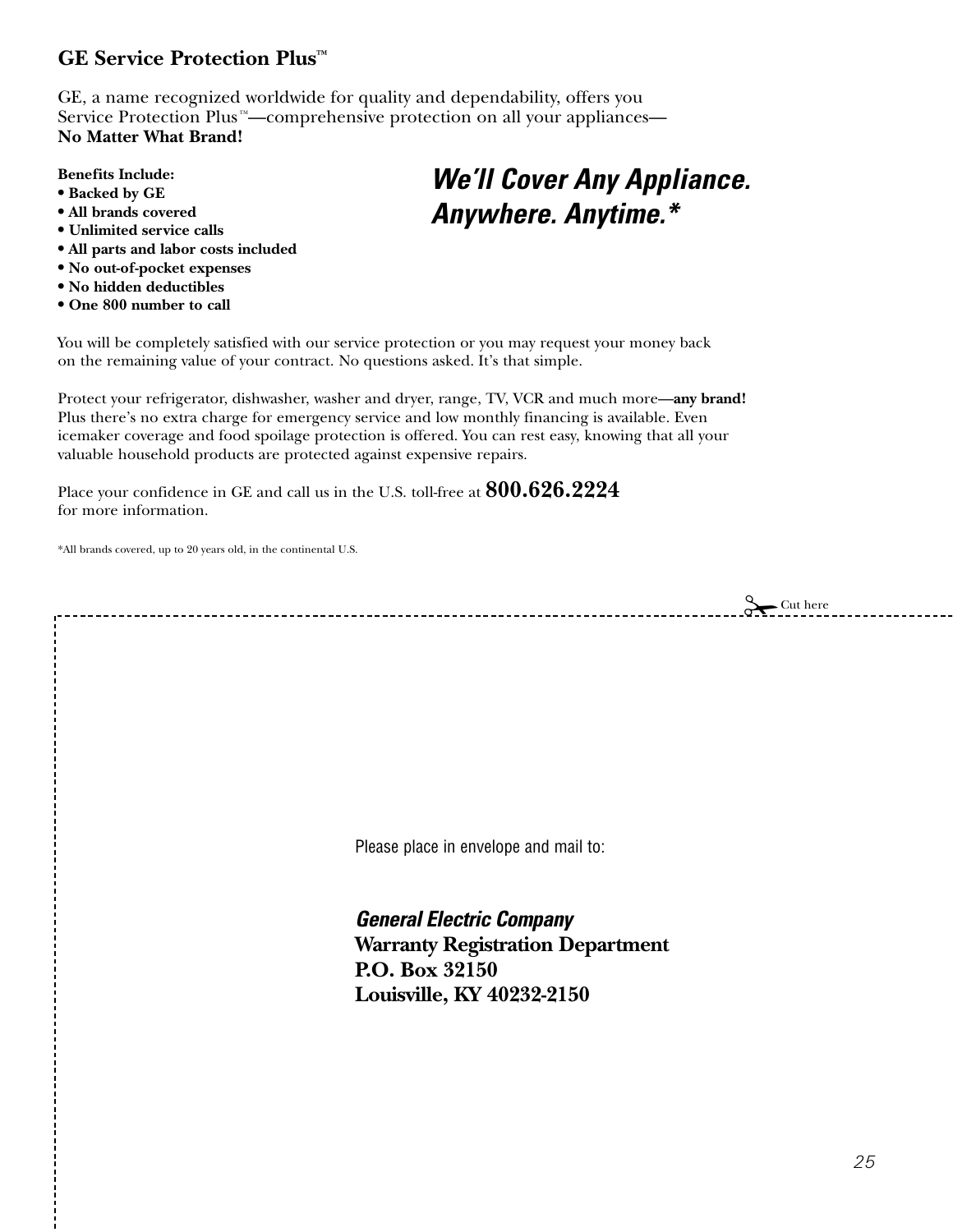## **Consumer Product Ownership Registration**

Dear Customer:

Thank you for purchasing our product and thank you for placing your confidence in us. We are proud to have you as a customer!

### **Follow these three steps to protect your new appliance investment:**

| your Consumer                                                                                                  | Complete and mail<br><b>Product Ownership</b><br>Registration today.<br>Have the peace of<br>mind of knowing we<br>can contact you in<br>the unlikely event of a<br>safety modification. | After mailing the<br>registration below,<br>store this document<br>in a safe place. It<br>contains information<br>you will need should<br>you require service.<br>Our service number is<br>800.GE.CARES<br>(800.432.2737). | Read your Owner's<br>Manual carefully.<br>It will help you<br>operate your new<br>appliance properly.                                                                                                                                                                                                                   |
|----------------------------------------------------------------------------------------------------------------|------------------------------------------------------------------------------------------------------------------------------------------------------------------------------------------|----------------------------------------------------------------------------------------------------------------------------------------------------------------------------------------------------------------------------|-------------------------------------------------------------------------------------------------------------------------------------------------------------------------------------------------------------------------------------------------------------------------------------------------------------------------|
|                                                                                                                |                                                                                                                                                                                          | <b>Model Number</b>                                                                                                                                                                                                        | <b>Serial Number</b>                                                                                                                                                                                                                                                                                                    |
|                                                                                                                |                                                                                                                                                                                          | Important: If you did not get a registration card with your<br>product, detach and return the form below to<br>ensure that your product is registered, or register<br>online at www.GEAppliances.com.                      | $\sum$ Cut here                                                                                                                                                                                                                                                                                                         |
|                                                                                                                |                                                                                                                                                                                          | <b>Consumer Product Ownership Registration</b>                                                                                                                                                                             |                                                                                                                                                                                                                                                                                                                         |
| Important<br>Wail<br>Today                                                                                     |                                                                                                                                                                                          | <b>Model Number</b>                                                                                                                                                                                                        | <b>Serial Number</b>                                                                                                                                                                                                                                                                                                    |
| $Mr. \Box$ Ms. $\Box$<br>First<br>Name                                                                         | Mrs. □<br>Miss $\square$                                                                                                                                                                 | Last<br>Name                                                                                                                                                                                                               |                                                                                                                                                                                                                                                                                                                         |
| <b>Street</b><br><b>Address</b>                                                                                |                                                                                                                                                                                          |                                                                                                                                                                                                                            |                                                                                                                                                                                                                                                                                                                         |
| Apt. #<br>City                                                                                                 |                                                                                                                                                                                          | E-mail Address*                                                                                                                                                                                                            | Zip<br><b>State</b><br>Code                                                                                                                                                                                                                                                                                             |
| Date Placed<br>In Use<br>Month                                                                                 | Day                                                                                                                                                                                      | Phone<br>Number<br>Year                                                                                                                                                                                                    |                                                                                                                                                                                                                                                                                                                         |
| <b>GE Consumer Products</b><br><b>General Electric Company</b><br>Louisville, Kentucky<br>www.GEAppliances.com | <b>GE Appliances</b>                                                                                                                                                                     | communications from GE Appliances (GEA).<br>FAILURE TO COMPLETE AND RETURN THIS CARD DOES NOT DIMINISH YOUR<br><b>WARRANTY RIGHTS.</b><br>on "Privacy Policy" or call 800.626.2224.                                        | * Please provide your e-mail address to receive, via e-mail, discounts, special offers and other important<br>$\Box$ Check here if you do not want to receive communications from GEA's carefully selected partners.<br>For information about GEA's privacy and data usage policy, go to www.GEAppliances.com and click |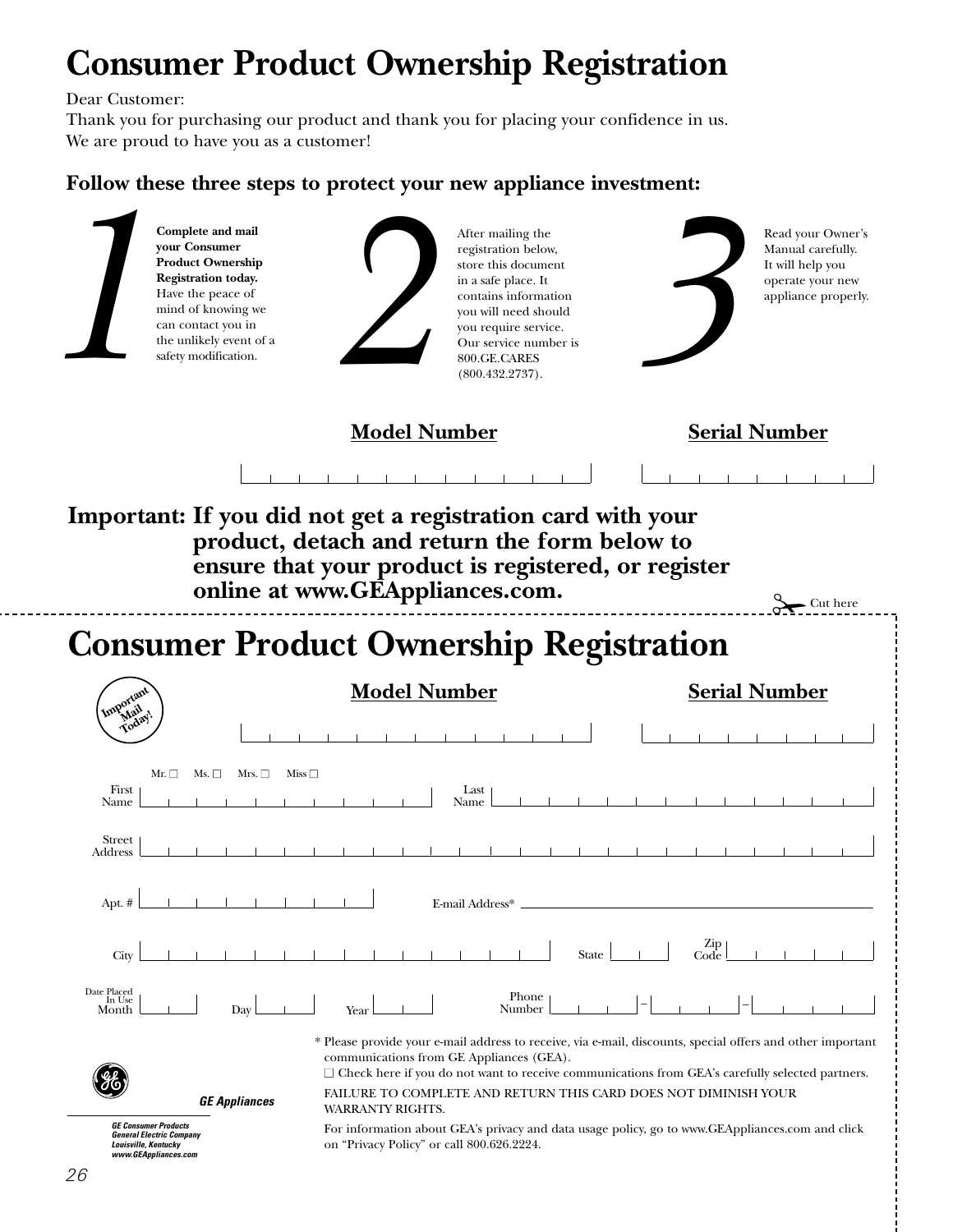## <span id="page-26-0"></span>*GE Built-In Electric Oven Warranty.*



### *All warranty service provided by our Factory Service Centers, or an authorized Customer Care® technician. To schedule service, on-line, 24 hours a day, visit us at www.GEAppliances.com, or call 800.GE.CARES (800.432.2737).*

*Staple your receipt here. Proof of the original purchase date is needed to obtain service under the warranty.*

### *For The Period Of: GE Will Replace:*

**One Year Any part** of the oven which fails due to a defect in materials or workmanship.<br>From the date of the During this **full one-vear warranty.** GE will also provide. **free of charge**, all labor *From the date of the* During this *full one-year warranty,* GE will also provide, *free of charge,* all labor *original purchase* and in-home service to replace the defective part.

### *What GE Will Not Cover:*

- Service trips to your home to teach you how to use **the product.**
- ■**Improper installation, delivery or maintenance.**
- **Failure of the product if it is abused, misused, or used for other than the intended purpose or used commercially.**
- ■**Replacement of house fuses or resetting of circuit breakers.**
- **Damage to the product caused by accident, fire, floods or acts of God.**
- ■**Incidental or consequential damage caused by possible defects with this appliance.**
- ■**Damage caused after delivery.**

*This warranty is extended to the original purchaser and any succeeding owner for products purchased for home use within the USA. In Alaska, the warranty excludes the cost of shipping or service calls to your home.*

*Some states do not allow the exclusion or limitation of incidental or consequential damages. This warranty gives you specific legal rights, and you may also have other rights which vary from state to state. To know what your legal rights are, consult your local or state consumer affairs office or your state's Attorney General.* *Care and Cleaning*

**Care and Cleaning** 

*Safety Instructions*

**Safety Instructions** 

*Operating Instructions*

**Operating Instructions** 

*Warrantor: General Electric Company. Louisville, KY 40225*